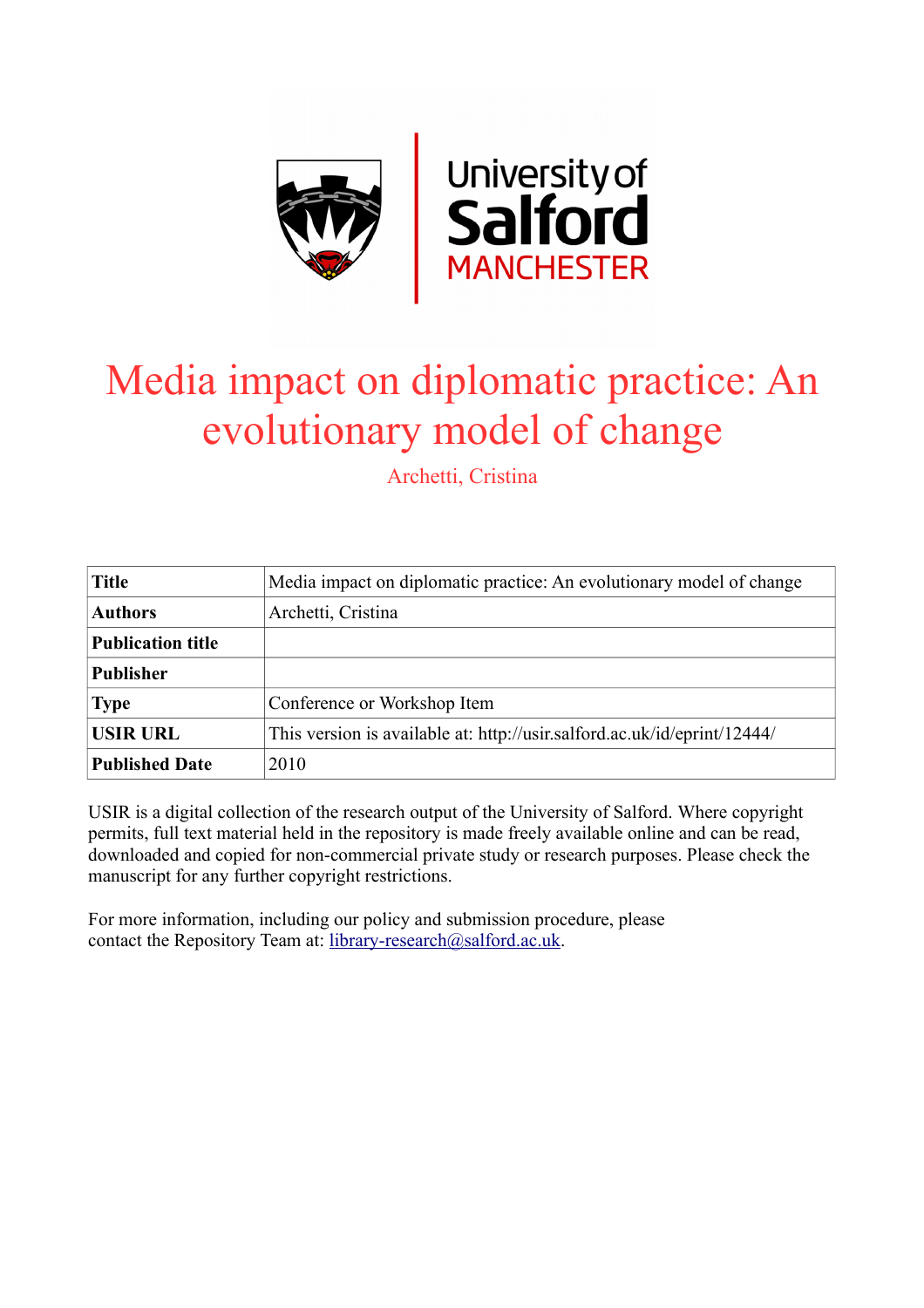Paper presented at the American Political Science Association (APSA) Annual Convention Washington, DC September 2-5, 2010

# **Media Impact on Diplomatic Practice: An Evolutionary Model of Change**

Cristina Archetti Lecturer in Politics and Media

School of English, Sociology, Politics and Contemporary History (ESPaCH) University of Salford Crescent House, Salford Manchester, M5 4WT UK

[c.archetti@salford.ac.uk](mailto:c.archetti@salford.ac.uk) 

The study would not have been possible without the Salford University Bidding Support Fund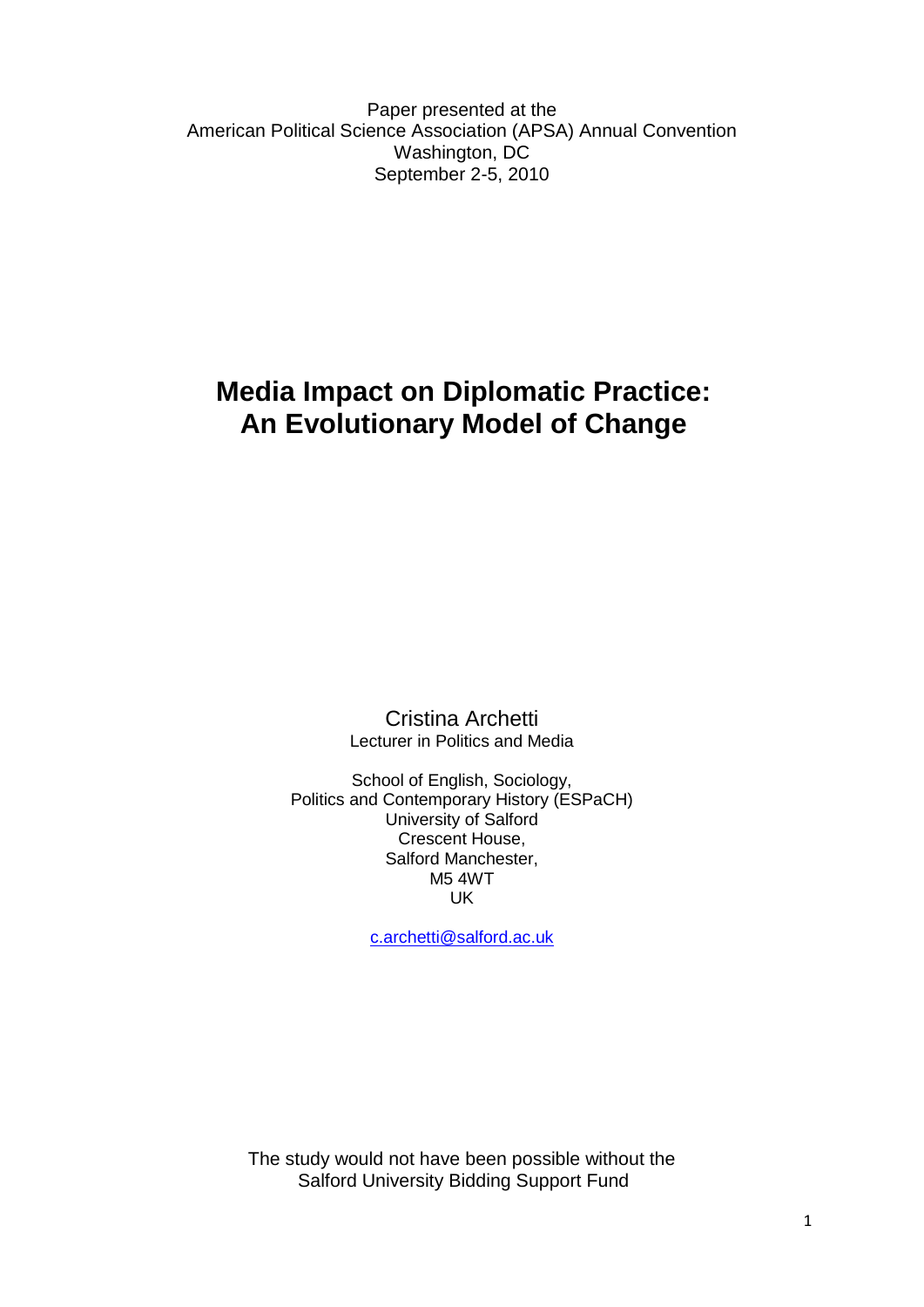# **Abstract**

*Based on a range of interviews with foreign diplomats in London, the paper explains the considerable variation in the way communication technologies both affect diplomatic practices and are appropriated by diplomats to pursue the respective countries" information gathering and outreach objectives. The study shows that London, as an information environment, is experienced differently by each of the diplomats and embassy actors. The analysis elaborates an explanatory model of the "communication behaviour" of foreign diplomats in London based on an evolutionary analogy: foreign diplomats in the context of the British capital, within their respective embassy organizations, can each be compared to the members of a species attempting to survive in a natural environment. The nuances highlighted by the model challenge the largely homogeneous and generalized nature of current debates about media and diplomacy, as well as public diplomacy.*

#### **Keywords**

*Theory/Context*: Internet/New Technology; Governments/State; News, Journalism *Method*: Qualitative – Interviewing

#### **Introduction**

Communication is essential to diplomacy. It always has been. As Nicolson (1954:2) wrote ‗The origins of diplomacy lie buried in the darkness preceding what we call "the dawn of history." There came a stage when the anthropoid apes inhabiting one group of caves realised that it might be profitable to reach some understanding with neighbouring groups regarding the limits of their respective hunting territories.' Information gathering, reporting, and sharing have been across the centuries the staple diet of diplomats. In ancient Egypt, the Amarna Letters, a collection of cuneiform tablets written in the fourteenth century BC, contain references to Egypt's need for intelligence to maintain control of its Asian empire (Jönsson and Hall 2003: 197). The Byzantines also saw information gathering as the purpose of all diplomatic exchanges (ibid.: 197). In more recent times the UN Vienna Convention of Diplomatic Relations (1961) still emphasizes such functions. Besides the immunity of the diplomat's person, the document grants protection to the mission's communications: ‗The receiving State shall permit and protect free communication on the part of the mission for all official purposes. In communicating with the Government and the other missions and consulates of the sending State, wherever situated, the mission may employ all appropriate means, including diplomatic couriers and messages in code or cipher' (Art. 27.1; see also the other commas of Art. 27 and Art. 40.3).

Communication is so crucial to diplomatic activity that, over history, virtually any advance in communication technology has affected the practice of diplomacy. Nickles (2003) in *Under the Wire*, specifically examines the impact of the telegraph on diplomatic activities. He describes the ‗acceleration of international relations' and ‗obliteration' of distance resulting from the possibility for messages to travel via cable faster than people could until then by ship, horse, or train (ibid.: 79). The faster reporting of events, in his analysis, also led to an increase in the power of public opinion and its pressure on politicians during international crises (ibid.: 84-102). Jules Cambon, former French ambassador to the United States, claimed in 1905 that 'faster communications, the press and the democratic indiscretion had overthrown the "old diplomacy" (Hamilton and Langhorne 1995: 137). Upon receiving his first telegram in the 1840s, then British Foreign Minister Lord Palmerston reportedly said, "By God, this is the end of diplomacy!" (Fong 2010, n.p.). He was referring to the notion that the technologies of the day, by enabling instant communication across distances, made diplomats almost redundant. The same notion was implied by US diplomat Brzezinski in the 1990s when he famously said that if foreign ministries and embassies ‗did not already exist, they surely would not have to be invented' (Hamilton and Langhorne, 1995: 231-232).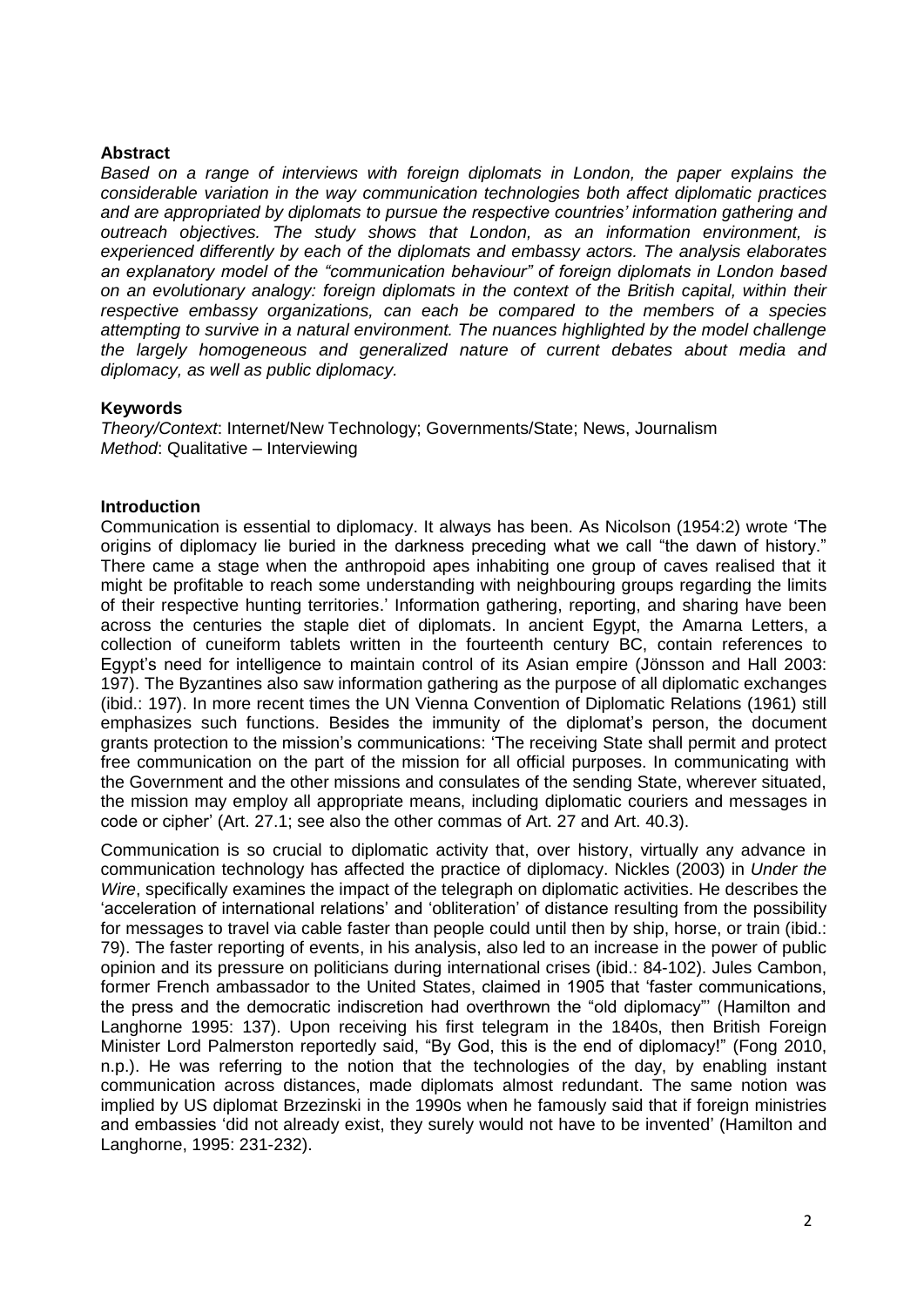The last significant ethnographic study about the impact of the media in international diplomatic negotiation was conducted by Davison (1974) in the early 1970s. By interviewing diplomats and journalists across the US and Western Europe he observed that the media played a crucial role: ‗the press serves as the eyes and ears of diplomacy. Diplomatic reporting and national intelligence services play a significant supporting role, but most of the information reaching governments about developments throughout the world comes from the wire services, newspapers, news magazines, radio, and television. Furthermore, mass media reports come in first; supplementary information via diplomatic or intelligence channels arrives hours, days, or even weeks later. And it is often maintained that much of the information flowing through official channels is originally culled from the press in any case' (Davison 1974: 177).

Over forty years later, new communication technologies like the internet, mobile phones, and more recently social media applications, especially social networking platforms like *Twitter* or *Facebook*, are regarded by many as drivers of revolutionary changes in our societies. If the speed at which information travels today might not be radically new (Neumann 1996), the ubiquity of information, its digital sharing across platforms, ease of storage, the possibility of communicating at very low if not virtually no-cost with wide audiences across borders are redesigning the scope and patterns of social interactions, as well as of political processes. Communities of interest, as in the case of advocacy networks, form across national borders among individuals who might have never met (Keck and Sikkink 1998). The distinction between domestic and international politics is increasingly blurring. If the transformation of communication has such a deep reaching impact on our lives, what are its effects on diplomacy?

As previously in history, when a revolution was claimed virtually any time a new communication technology made its appearance (Neumann 1996: 111), assertions are being made about the current development of a new kind of diplomacy. Some of the terms used are 'virtual diplomacy' (Smith 2000; Brown and Studemeister 2001, for instance), ‗cyberdiplomacy' (Potter 2002), ‗media diplomacy' (Karl 1982; Gilboa 1998 and 2002, for example). Grant (2005) talks about a 'democratization of diplomacy.' He particularly refers the increasing influence of non-state actors, the creation of new community of interests, and the growing relevance of freedom of information legislation brought about in the domain of international relations by the Internet. The opportunities offered by social networking media to connect governments to worldwide audiences bypassing the mainstream media also lead to a blurring of the distinction between *diplomacy*, in its strict sense the negotiation among official actors, and *public diplomacy*, the communication between governments and foreign publics.<sup>1</sup> Melissen (2005), in this respect, talks about a 'new public diplomacy.' Former US Undersecretary for Public Diplomacy Glassman refers to a 'public diplomacy 2.0' (Glassman 2008).

While there seems to be little doubt that some kind of transformation is occurring within diplomatic practices, how can the impact of new technological developments on diplomacy be theorized? How can we conceptualize the transformation of diplomatic practices? How is change produced? Can its extent be assessed and measured? Do different technologies lead to different kinds of change? Which forms do they take? And do they affect all diplomatic actors in the same way?

These are the questions addressed by the paper on the basis of a range of interviews with foreign diplomats in London. Although both limited in scope and exploratory in nature, the study firmly points at diversified patterns of both impact by technologies on diplomatic activities and appropriation of such technologies by diplomats depending on the foreign country considered. It also shows that London, as an information environment, is experienced differently by each of

**.** 

<sup>&</sup>lt;sup>1</sup> Nicholson (1939: 15-16), for example, defined diplomacy as 'the management of international relations by negotiation; the method by which these relations are adjusted and managed by ambassadors and envoys.' For a review of the evolution of the meaning of public diplomacy see Cull (2006).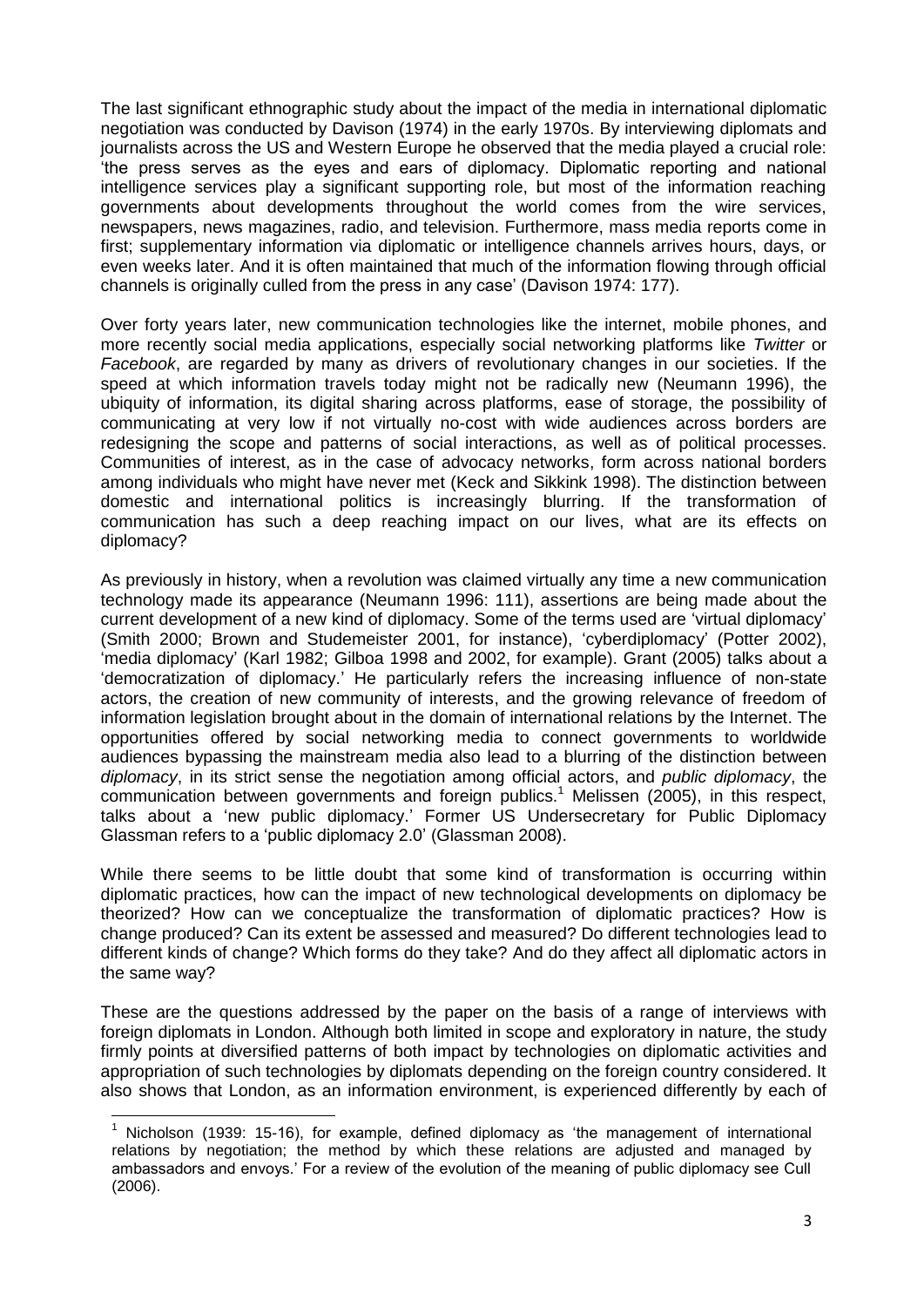the diplomats and embassy actors. The analysis elaborates an explanatory model of the ―communication behaviour‖ of foreign diplomats in London based on an evolutionary analogy: foreign diplomats in the London context, within their respective embassy organizations, can each be compared to the members of a species attempting to survive in a natural environment. The nuances highlighted by the model challenge the largely homogeneous and generalized nature of current debates about media and diplomacy, as well as public diplomacy.

The argument will unfold by first examining the scope and limitations of the literature about the connection between communication, media, and diplomacy. After a brief methodological note, it will move on to the interview findings. They will be illustrated through the evolutionary model and supported be the evidence of numerous interview excerpts. The conclusions show the crucial importance of ethnographic and comparative research if any of the current analysis about media and diplomacy in the  $21<sup>st</sup>$  century has to have any real-world relevance.

#### **Diplomacy, media, and public diplomacy: The unaddressed problems**

Although there is no lack of research on the relationship between media and diplomacy, current literature is not successful in theorizing the change that the development of communication technologies really produces on diplomatic practices. This is surprising, given that most of the literature appears to engage precisely in this endeavour and largely consists in theoretical analyses that often take the form of modelling and conceptual categorization. Such inability in truly explaining change is due to the fact that, as it will be illustrated in a moment, each stream of the debate is one-sided in three respects: it tends to concentrate either on structural explanations or on agency (although mainly as governmental and institutional action rather than individual); it is grounded in the perspective of single countries, mainly the US; and, possibly as a consequence of this last single vintage point, tends to homogenize and generalize. A comprehensive explanation of change, instead, should illuminate both how technological structures constrain and enable practices, but also how at the same time individuals appropriate that technology. It should also be able to explain variation of change across different political, social, and media contexts. These aspects will now be illustrated in turn, starting from a brief discussion of the very notion of change, then moving on to a review of the literature.

What is change? How does change happen? Hölsti (1998) points out that, despite its 'critical importance,' the notion of change in Politics and International Relations 'remains undertheorized' (1). In fact, as he continues, there is 'not even the beginning of a consensus' when it comes to define what change is, how we identify it, let alone how we measure it (2). He raises the questions, for example, of whether change should be conceptualized as a replacement of the old with something new (whatever "old" and "new" are) (7-8), as an addition of complexity to what exists (so that old and new coexists) (8); a new synthesis of the old and new creating something "higher" in a Hegelian sense (8-9); or a transformation of the old (9). While this paper acknowledges that there are different possible ways of understanding change and does not even attempt to resolve the thorny question of which should be the best definition, it is based on a specific ontology of the world that implicitly contains an explanation of how change is socially produced.

For Hay, a world ontology is 'a general statement of the manner in which agents are believed to appropriate their context and the consequences of that appropriation for their development as agents and for that of the context itself' (Hay 2002: 113). The study is based on a constructionist ontology of the world (Giddens 1984). In this perspective structure and agency are mutually dependent and mutually constitutive. Structures are the medium and outcome of the social action they constrain. This means that structures do not exist separately from social action but are implicated in its production and reproduction (ibid: 376). In other words structures are at the same time the result of human agency and a constraint on it. The unfolding of social reality can be explained through the continuous interplay of agents and structures. If agency and structures always reflected each other, however, no change would ever occur. People's behaviour would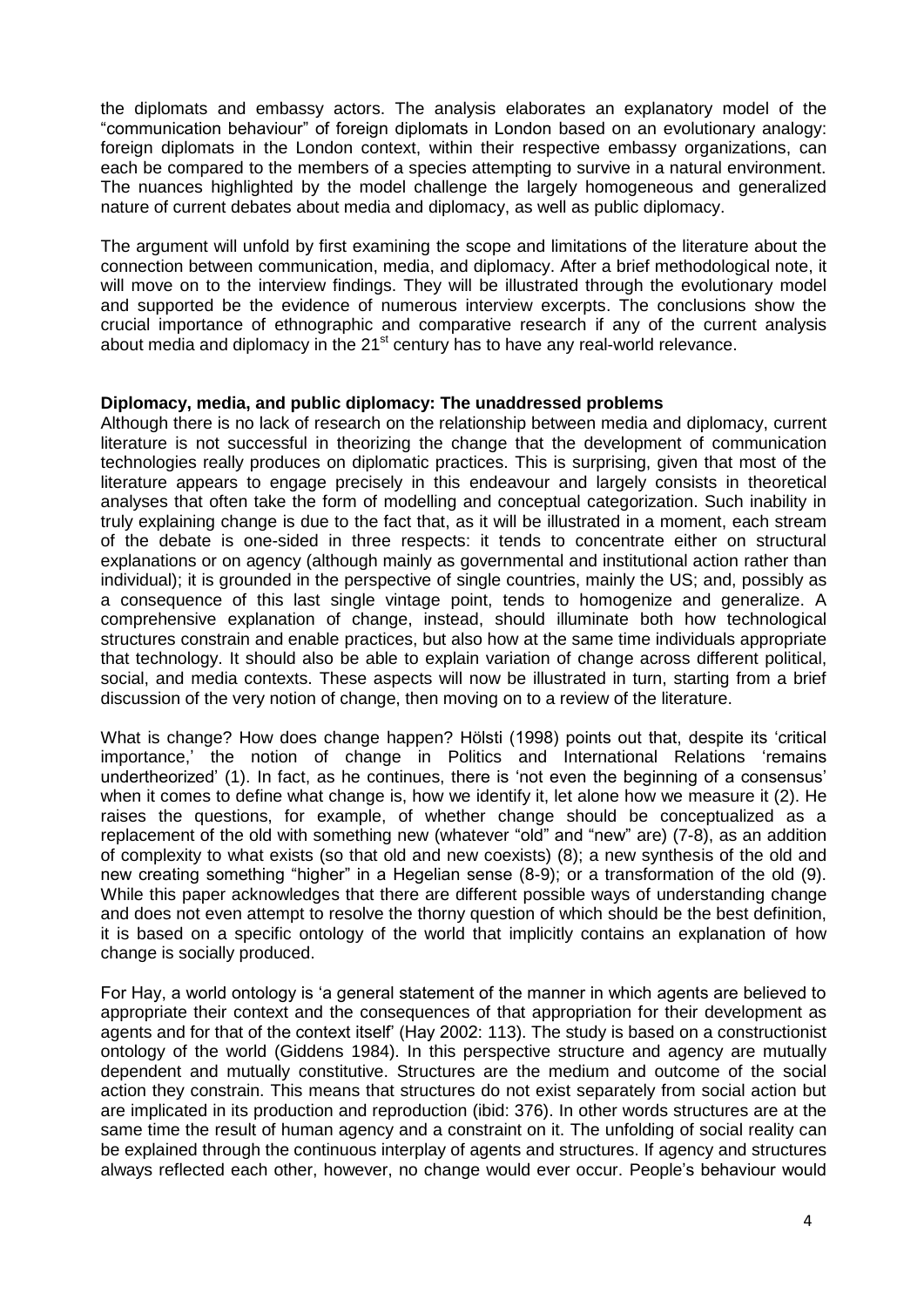be shaped by structures. The repetition of the same behaviour would keep on reinforcing those structures, making the possibility of deviation from that course of action (possibly yet another definition of change) increasingly remote. Change, instead, lies in the slight disconnection between agency and structures within the process of their dynamic unfolding over time: structures pose a constraint on individual action, but do not entirely determine it.

In this perspective, and going back to explaining the effects of communication transformations on diplomacy, change cannot be explained only through the impact of technology on social practice—a view which would privilege structural constraints over individual agency and which is called elsewhere *technological determinism*—but it is also about the appropriation of technological tools by individuals, both as people and institutions. This paper is precisely about explaining the changing proportions—and differing relative outcomes—in the dynamic mixture of agency and structures in the London diplomatic environment.

The analysis aims at filling gaps in the literature, where two main trends can be identified: the first focuses on the impact of communication technologies on diplomacy (privileging technological constraints on political action); the second is about the exploitation of technology, mainly by governmental and institutional actors, to pursue their interests, goals and objectives (therefore emphasizing agency at the expense of structure). They will now be reviewed in turn.

#### *Media impact on diplomacy*

Within Political Communication literature, there has been a growing realization that the media have an impact on the practice of diplomacy. This has largely led to theoretical discussions including modelling and categorizations of the different ways in which the media can affect diplomatic activity, either supporting or preventing negotiation (Gilboa 2000; Naveh 2002, for instance). Gilboa (2001), among the most elaborate analyses, distinguishes for instance three models of 'uses and effects' about the way the media are used as a tool of foreign policy and international negotiation: 'public diplomacy,' where state and nonstate actors use the media to influence public opinion abroad; 'media diplomacy,' where officials use the media to communicate with actors and promote conflict resolution; 'media-broker diplomacy,' where journalists serve as temporary mediators in international negotiations. The empirical studies in this area tend to address the way media, especially live TV news, affects foreign policy making (for example Seib 1996; "CNN effect" literature and its critiques: Livingston 1997; Strobel 1997, Robinson 2002) and mostly involve international crises as case studies.

The problem with this literature is not so much the inability to explain some kind of transformation technologies lead to in the political process. The argument here is not that it is not rigorous or does not contribute to our understanding. It does illuminate the complex relationship between media and political processes in the context of instantaneous global communication. It does not, however, explain *contingent* change: how technology affects diplomatic practices of specific countries in specific political, social, and media environments. Even the literature that attempts defining the conditions of validity of a working hypothesis, for example establishing in which circumstances the CNN effect materializes (or doesn't), end up in general statements about the relationship between governments, publics and media. The studies that look at specific case studies tend to examine different crises (time points) within one country only (mainly the US). To what extent do existing analyses apply to other countries? Through which micro-interactions between politicians, journalists, members of the public do the processes described by the CNN effect work (or don't)?

In addition to this, both theoretical and empirical studies within this branch of the literature tend not to address the impact of communication technologies on the everyday practice of politics: How do media affect the decision-making processes of the single policy-makers? How do policy-makers actually use the media to make sense of the political reality in their country and abroad? What is the impact of the media beyond times of crisis?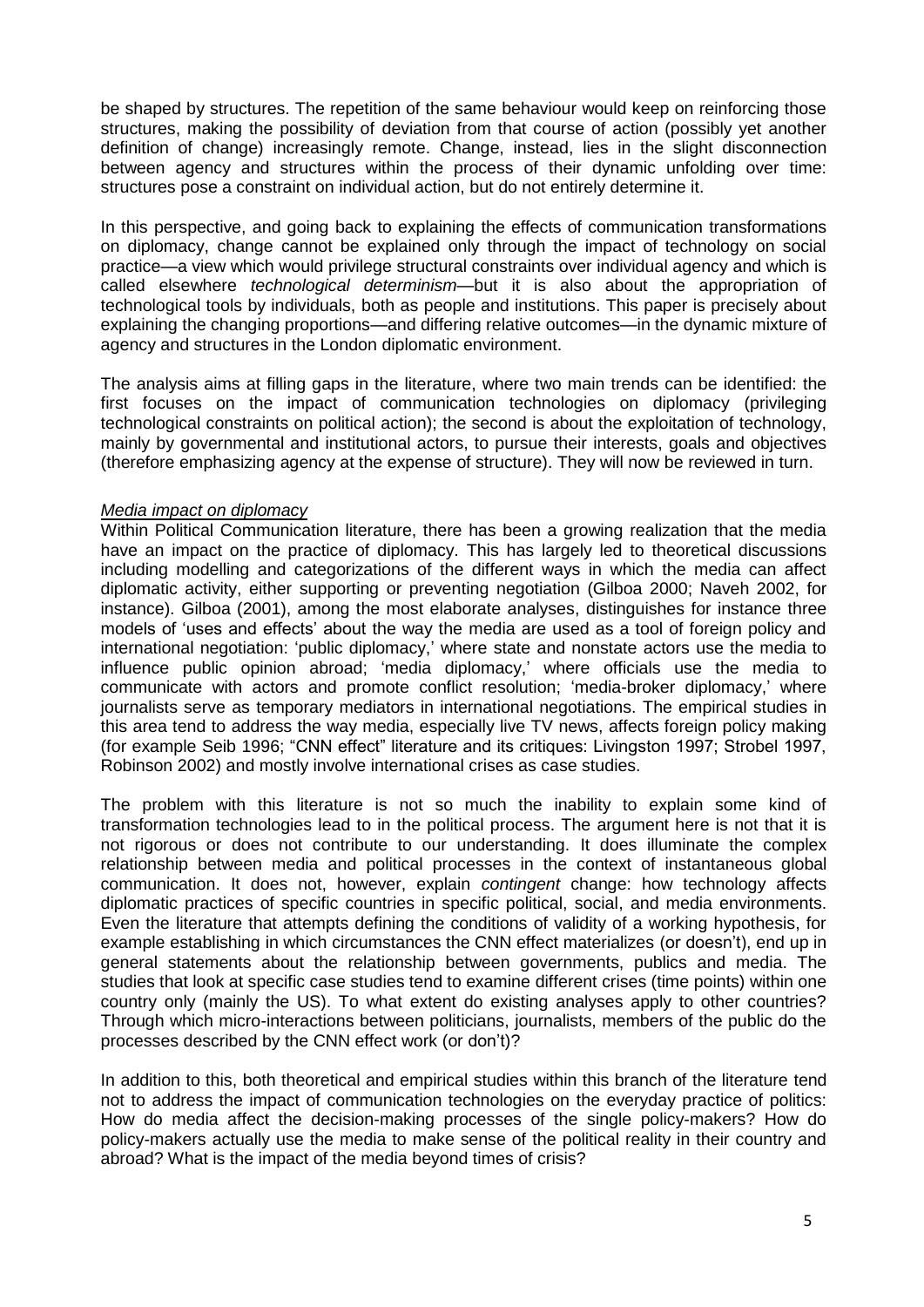# *Exploitation of technology to advance institutional goals*

A second strand of research is represented by the ever-growing literature about public diplomacy, whose focus is the analysis of how the use of global communication technologies can contribute to improved communication across borders. This focus has consolidated after 9/11 through the research of a large number of American scholars and is strategically aimed at addressing the "gulf of misunderstanding" that appears to fuel extremism against the West, particularly the US, in some quarters of the Muslim world. The ultimate goal of the debate is identifying ways in which public diplomacy can become more effective. Most analyses are based on extrapolations made on the basis of medium characteristics, as well as sensible assumption about sending and receiving messages. Less attention is given to the complexity of conditions a successful communication strategy needs to deal with. Corman (2009), in this respect, points out that US public diplomacy efforts, which should communicate American values and contribute to winning hearts and minds in the global war against terrorism, are based on the notion that 'messages' are transmitted by an Information Source through a Transmitter (via a Signal) to a Receiver, which will then convey the message to the desired Destination. The implications are that communication occurs only when messages are sent; that successful communication can be achieved by improving the skill of the communicator; by reducing the ‗noise' in the system; by carefully planning the content of the message and carefully transmitting it. This model of communication is outdated. As he puts it: it was 'cutting-edge at the time of Eisenhower' (ibid).

Despite the differing levels of sophistication (Entman 2008, for example), this branch of literature tends to neglect the experience of actual diplomats and embassies in foreign countries. The result is that most of this literature is constituted by theoretical and speculative analyses. What is the perspective of the practitioners of diplomacy? Most of the contributions also come from US-based scholars. Given that the US is the most powerful country on Earth, it is not unreasonable to hypothesize that the point of view of smaller and less influential countries—what about Belgium, for example, or an obscure African state?—is going to be extremely different. What is the perspective of other countries? Would the recommendation elaborated for a more effective American public diplomacy also apply to them?

This literature also tends to talk about audiences in general terms: 'European publics,' 'the Arab world,' 'world audiences.' There are huge cultural differences between people living in Iceland and Cyprus (Europe), as there are between citizens of Turkey and Saudi Arabia (the Arab world), and between those who live in the Tirol region of Northern Italy and those living in Sicily, to consider variation within a single country. How can any analysis of the effectiveness of the communication with audiences have any practical relevance if local differences are not taken into consideration?

The study presented in this paper aims to address at least some of these gaps by exploring local specificity and variation through ethnographic interviews. It particularly it addresses: 1) the way communication technologies both constrain and enable the activities of foreign diplomats; 2) how diplomats appropriate communication technologies to pursue their own duties and advance the interests of the governments they represent.

# **Methodology: The London case**

The study is based on 16 interviews conducted with foreign diplomats in London over the period 12 July and 18 August  $2010<sup>2</sup>$  They involved mostly face-to-face conversations (12) but also phone interviews (4). The researcher spoke with 16 sources (4 women, 12 men) from 14 countries: Australia, Brazil, Canada, Denmark, Germany, Egypt, Greece, India, Japan, Malta, Russia, Sweden, Syria, US. Over thirty countries were initially approached for an interview. Their range was designed to cover variation in world geographical location, form of government of the home country, economic resources, level of influence in world affairs, membership of international alliances and organizations, foreign policy agenda, closeness of historical ties to the UK (former colonies, for example), tradition of journalism in the home country (objective vs.

 2 Form the point of view of the author, ―foreign‖ means ―non-British.‖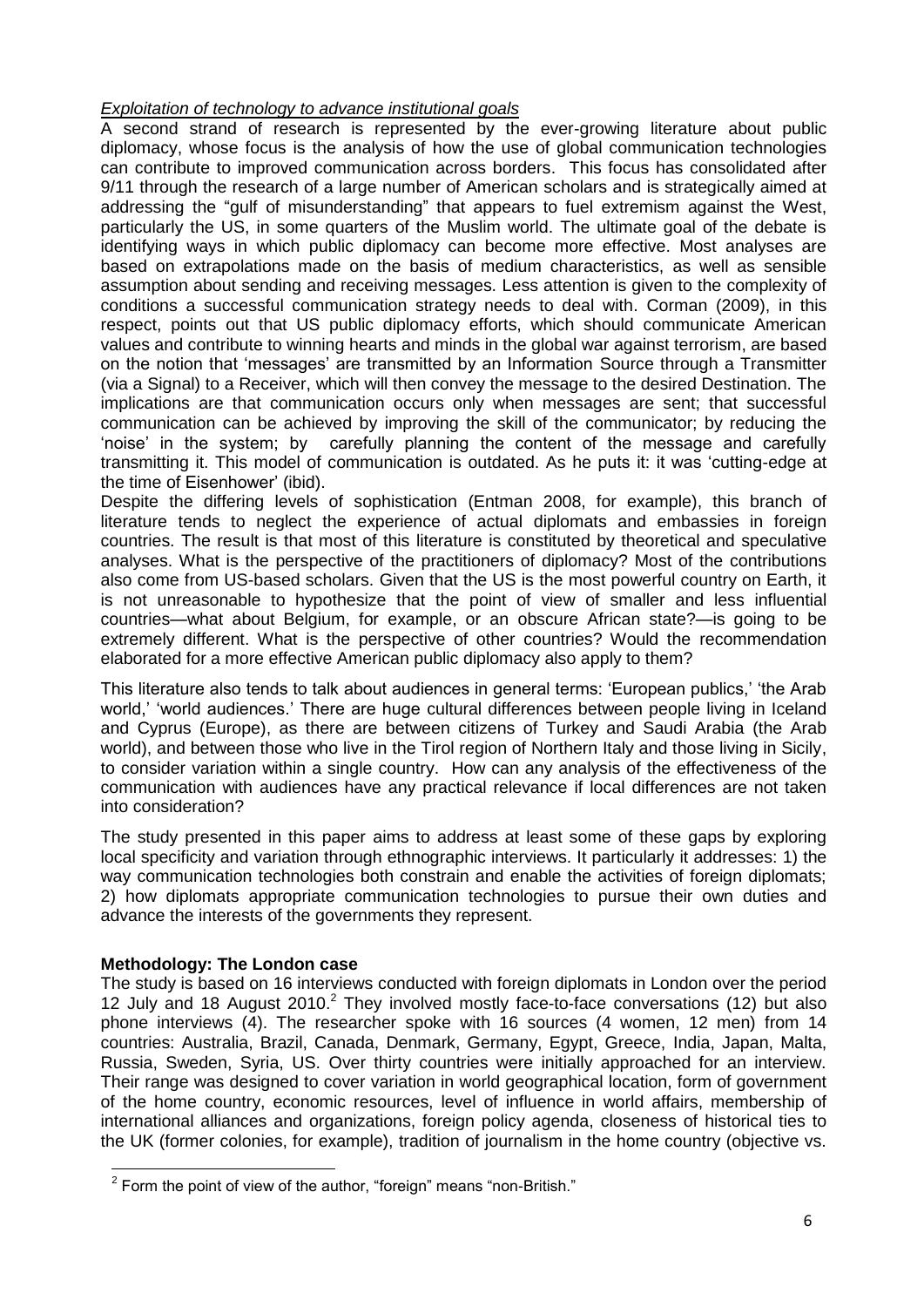commentary-oriented, for example, or press freedom vs. varying degree of state control). The final sample of countries, which was largely shaped by the diplomats' availability despite the fact that up to two e-mails and letter reminders were sent, appears to meet these criteria.

The interviews lasted between 21 minutes and just over an hour (61 minutes). Most of the interviews lasted around 40 minutes. The roles of the diplomats ranged from Political Counsellor, First Secretary, Press Officer, to Head of the Press Office, Head of the Information and Culture Department, Deputy High Commissioner, and High Commissioner. The sources had spent between 12 months and 13 years in London and between 14 months and 31 years in the diplomatic service of their respective country, with several of the interviewees having over than 20 years experience. Given the fact that London occupies one of the highest levels in the ranking of assignments within a diplomat's career, almost all interviewees had been posted to other foreign capitals and had covered diplomatic assignments before. Their previous postings covered Washington, New York, Ankara, Beirut, Amman, Tripoli, Brussels, Geneva, Madrid, Brasilia, Moscow, Cairo, Dubai, Damascus, Wellington, Hong Kong, Jakarta, Delhi, and countries like Bhutan, Portugal and Bolivia. The most senior interviewee had been posted to six previous locations. The sources were therefore in the position to confidently compare their current activities within the London diplomatic and information environment to their previous experiences in other countries. They were able to comment about the changes they had witnessed in the diplomatic practices of their respective countries since the advent of the internet, mobile phones, and e-mails. Some even remembered the introduction of fax machines and the computer. Most of the interviewees had also covered a variety of diplomatic responsibilities over their career: different portfolios, administrative tasks (like that of translator), involvement as representatives of their countries in UN and WTO negotiations in Geneva, or with EU countries in Brussels. They were thus able to elaborate on the role of communication technologies and the media in the fulfilling of diplomatic functions at different levels and in a variety of contexts.

The questions of the semistructured interviews are available in the Appendix at the end of the paper. They reflect the exploratory nature of the investigation. They covered three main areas, corresponding to three distinct sections: 1) Personal background of the interviewee; 2) Media consumption and media use; 3) Political and information environment.

The sources were assured of their complete anonimity in exchange for greater openness and frankness. This is why all identifiers have been removed from the interview excerpts. The interviewees will be refereed at as 'sources' or 'diplomats.' Only their country of origin will be indicated.

#### **Explaining the relationship between communication technologies and diplomacy**

The interviews with foreign diplomats in London suggest that the relationship between communication technologies and diplomacy cannot be explained in general terms. In fact, it is characterized by an extreme level of nuance when it comes to describing the extent to which communication technologies might constrain or enable a diplomat's activities in any given posting, the extent to which diplomats take advantage of available technology, and their choice of the most appropriate platforms to achieve the political and administrative goals of the countries they respectively represent. The impact of communication technology on diplomatic practice, in fact, is not an undifferentiated or homogeneous process. To be more precise, it is not only communication technologies "having an impact," but diplomats adapting to technologies and selectively using them, often creatively, to face the challenges posed by the political, social, and media environment in which they operate.

#### *The impact of communication technology on the life and practice of diplomats*

As already observed by Davison (1974), diplomats' information diet has traditionally been extremely rich. Already in the 1970s they consumed an astonishing number of media sources. Davison, on this point, wrote that 'each diplomat who was interviewed was asked to list the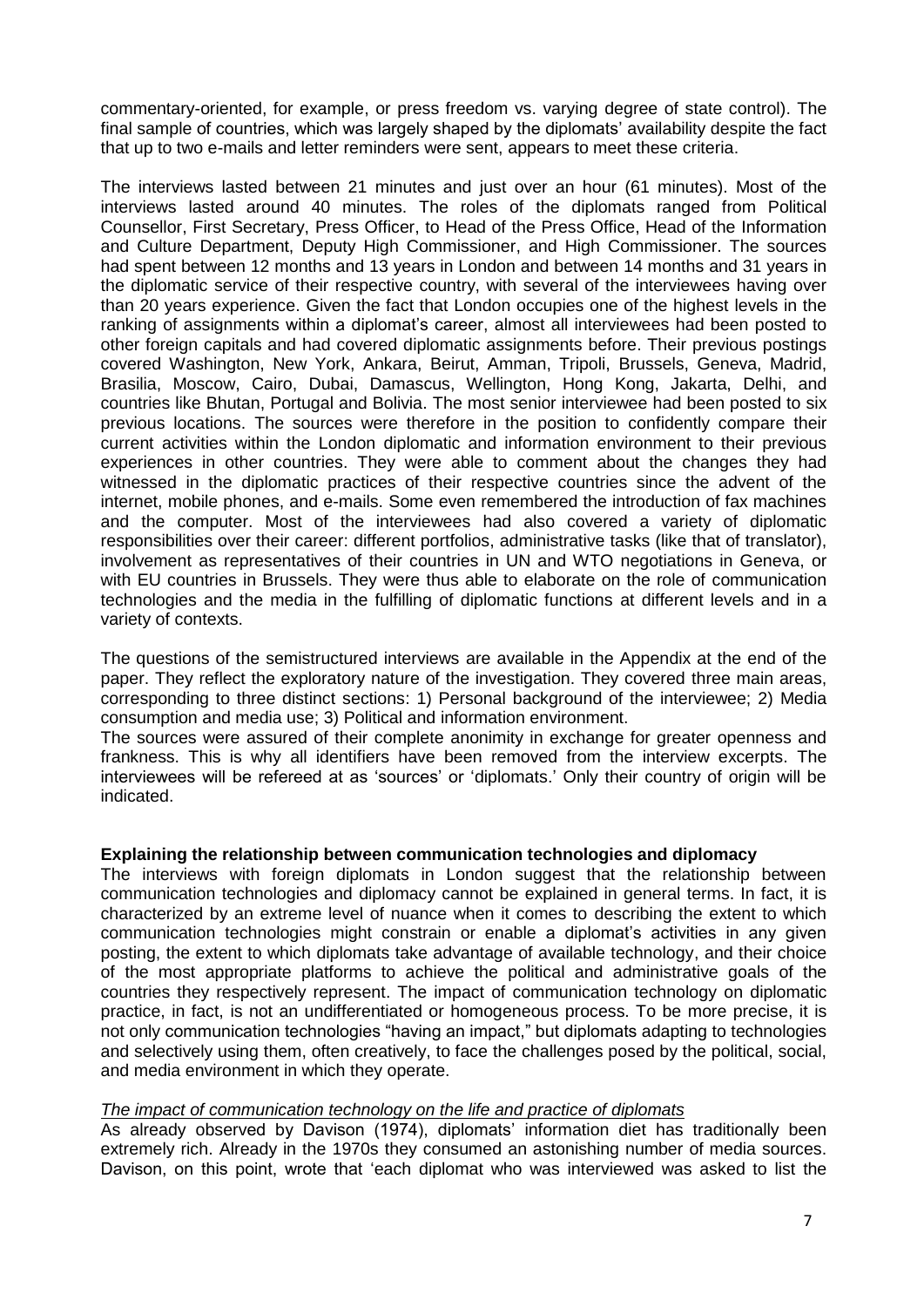news sources he [sic] usually followed. So many sources were mentioned by the first few respondents that the investigator became sceptical of the claims. Therefore, prior to later interviews, he purchased a number of papers at newsstands in order to be able to inquire about specific news items. The claims appear to be valid. In no case did a diplomat prove to be ignorant about the contents of a paper that he [sic] mentioned as a regular source' (175n.1).

A first way in which the advances in communication technologies affect the diplomatic routine of today's diplomats is offering even greater access to sources of information. Huge volumes of information are easily and cheaply available—and more quickly. A statement by the German interviewee well represents the spectrum of media consulted on a daily basis by foreign diplomats in London:

‗In my particular field I rely mostly on the media and first of all the print media and their online editions. So [in terms of] print media, I get several newspapers every day. I look at *The Times, The Independent, The Guardian, The Daily Telegraph, and The Financial Times*, so with *The Financial Times* I am not really reading it. And I look at the online editions. I use several…I am using the BBC website, the news website. I am using *BBC*  radio and TV a lot. Then I am getting a lot of news briefs by e-mail. There is DODS<sup>3</sup> [...]they issue a number of bulletins daily (2) [...] [in terms of weekly publications] we have all the usual stuff. *The Spectator, The New Statesman, The Economist* and so forth. I use them for background information but I don't read everything (4).'

The sources consulted might change in other embassies, also depending on the portfolio of the interviewee. For example the Syrian source would consult, among the rest, the *Jewish Chronicle* (http://www.thejc.com/) (1) and the blog *Syria Comment (http://www.joshualandis.com/blog/)* (6). The Egyptian diplomat would read the Arab newspapers published in London: *Asharq al-Awsat<sup>4</sup>* and *Al-Hayat<sup>5</sup>* (2). The Greek source would also follow ethnic local media like London Greek Radio, Eleftheria<sup>6</sup> and Parikiaki (Cypriot weekly newspaper)<sup>7</sup> (at the time of the interview at the Greek embassy a TV was on and set on a Greek channel). Several embassies like that of Greece, Japan, India would also routinely monitor tabloids. The Egyptian press office would include, occasionally, also the free press.

Extremely high media consumption, however, is not a simple result of information availability. Diplomats do not consume just any information because it is there. They need reliable and accurate information. The media environment in London, they find, is characterized by high quality sources. This is the outcome of a strong tradition of objective journalism. The Russian diplomat, for example, said that the British press 'is not only very open and encompassing all the sides of the social life in the United Kingdom, but also is very astute and, capable of digging for the information' (1), 'The tradition of journalism here is very strong. Sometimes it is biased but in a very obvious way and so you can easily sort it out' (6). This situation is very different from what was experienced by the same source in one of his previous postings: 'In Ethiopia you had to take most of the material with a great pinch of salt, understanding that this [information] is poor government propaganda mainly, or a very cheap opposition assault on the government and nothing in the middle, usually. So well-thought-through, balanced analysis for assessment was very rare there' (5).

The development of communication technologies over time, as all interviewees confirm, appears to have changed diplomatic activities and routines. The experience of the Egyptian

 $\overline{\phantom{a}}$ 

<sup>&</sup>lt;sup>3</sup> DODS [\(http://www.dods.co.uk/\)](http://www.dods.co.uk/) is a public affairs and political communication company that provides, among the rest, information about the debates taking place in the British House of Parliament. The company was mentioned by several of the interviewees.

<sup>4</sup> <http://www.aawsat.com/english/>

<sup>&</sup>lt;sup>5</sup> <http://international.daralhayat.com/>

<sup>6</sup> <http://www.eleftheria.co.uk/>

<sup>&</sup>lt;sup>7</sup> <http://www.parikiaki.net/>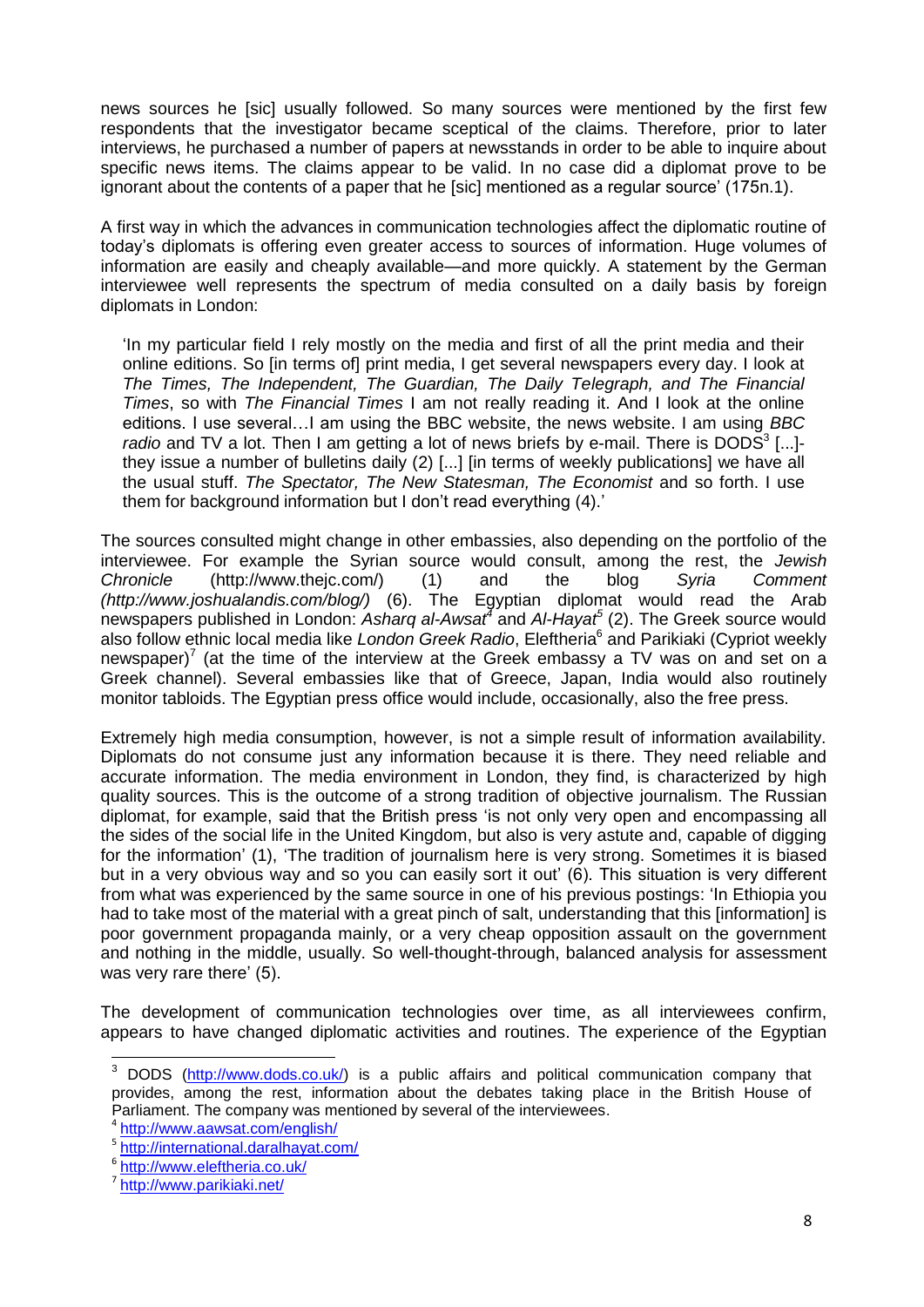source is presented here as an example of the range of transformations. The diplomat, for example, talks about the greater ease in communicating with large numbers of interlocutors than in the past: ‗if I get something that I want to distribute to everybody else, what do I do? I just put it [...] in an email and we distribute it. By a touch of a button you can send it to 160 people; or 200 people. Before... I mean our ancestors used to use the pigeons. Remember? Later on we have the postal service and [now] we have the internet' (6). It is also easier to communicate with the broader public : 'we [at the embassy] do not have the capacities of producing short films...but for example if I go on air we sort of put it on *YouTube*. If I go on *Sky*, *BBC* you put it on *YouTube*, and we create a link so now it is much, much easier [to communicate with the public]. If we want to go and speak to the broader public we send it over there' (10-11).

As the source points out, the interaction with a greater number of contacts also has its downsides: 'it [development of new technologies] puts pressure on us. I told you the workload has increased. It's a known thing. You have, instead of getting two questions [...] one question a day, you have, 125 letters.' However, overall, the duties of the diplomats have become more manageable, increasing their efficiency: 'before [in the past] you used to get a letter. You would be fundamentally lazy to reply to that letter. Okay? It happens. You're lazy. You don't want to write a letter. You need to do sixty letters but then, oh God, I'll do two. Now with the internet, tch, tch, tch, and that's it; that's all you need to do, literally. So the intake [of work] is way higher than it was before' (9).

The global availability of media cross borders also affects the kind of information that diplomats report back to their home governments. As the basic facts among current developments in the host country (at least in the UK) are largely available back home through TV reporting or the internet, diplomats can concentrate on their analyst function and managerial as well as networking activities. The Syrian diplomat, for example, comments:

‗A cultural diplomacy needs a cultural attaché who is on top of everything, organising, coordinating, conveying messages. The way you do that, technology will help you out. The technology will make your job easier because sometimes you don't need to send everything because they [Foreign Ministry] are already informed, not via me, via the usual chain of information technology so the job remains the same but it will, you know, be quicker, more efficient. This is it. You have more access to sources. I mean, when I read something in the British press I can quickly see if it's making the debate in the States. I can go onto the *Washington Post* or *New York Times* to see if they are talking about it, you know' (8-9)

A similar view was shared by a Maltese source:

I don't need to say what's happening in the UK and I don't send a report anymore. [...] In Malta they know exactly what's happening and they can see it on TV live or on the internet. So why would we waste our time doing a summary of what's happening in the UK? Until 10 years ago when I was at the Ministry actually we were obliged every day to send a page. Nowadays it's considered [...] a waste of time because they [Foreign Ministry] can get the information, so that has changed greatly.' (10)

The new communication technologies, however, also pose challenges. They appear to accelerate the pace at which diplomats are expected to react and deliver their analyses to their respective governments. Eloquently showing the extent of such speed, asked whether he read weeklies, the Indian diplomat replied: 'there is no time, frankly', 'I can't wait for one week.' The German diplomat, in addition to this, talks about an increasing pressure on diplomats to respond not so much to what is happening, but to a reality largely manufactured by the media: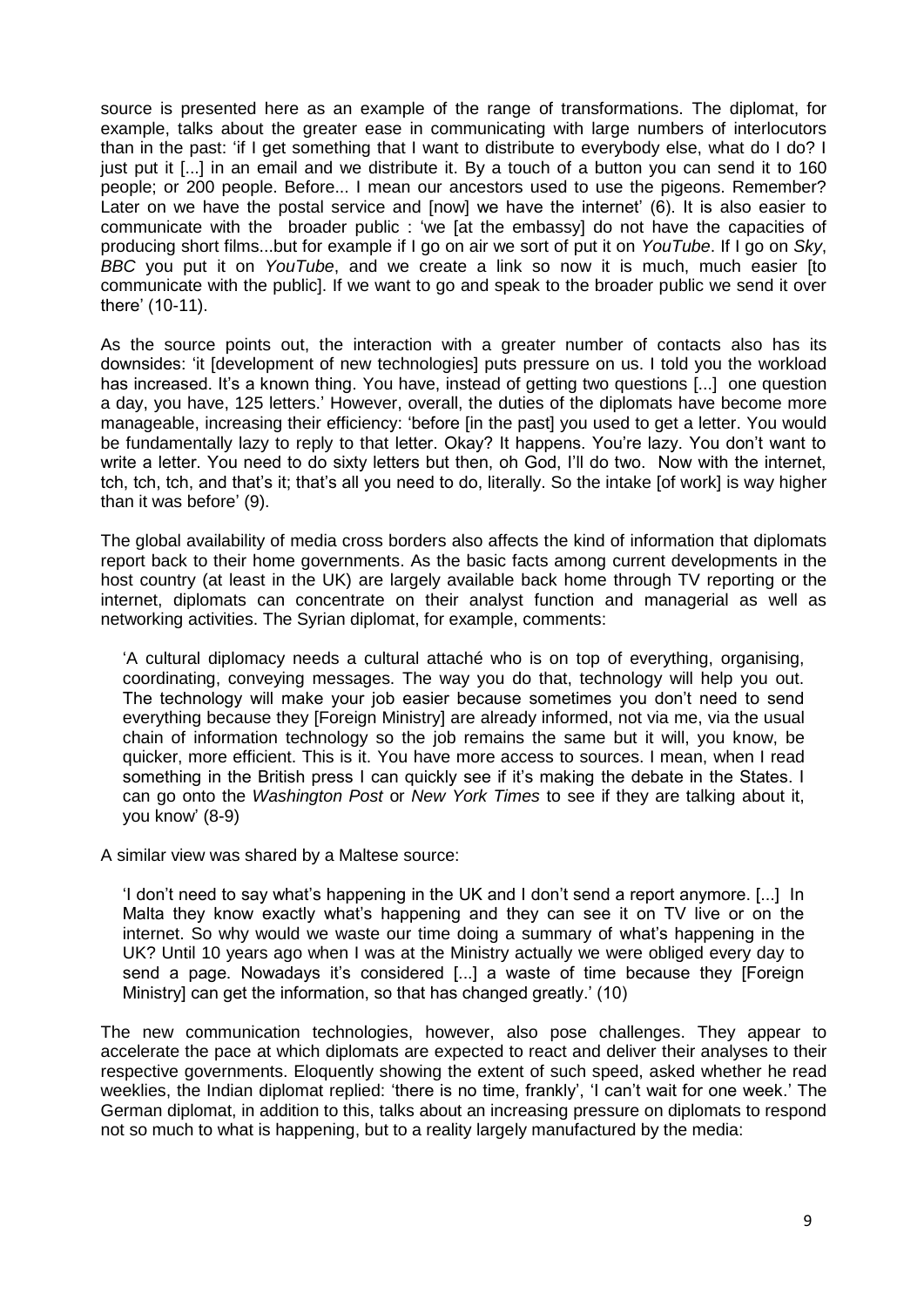‗Because if you are working in a bureaucracy, like a foreign ministry, it's not so much important what is really going on. It's important what your superiors have read. You have to respond to their perception of what is happening, not to what is really happening. I mean if they are convinced there is a war going on between Denmark and Britain and I know quite well there is no war going on it's no good saying, no, there is no war going on. I have to say yes, that is a terrible thing, and we have to do the utmost to reconcile the two countries. If everybody is convinced the war is going on I can't come up and say, no it's not going on, because, you know, we have to react to the information that lands with the perception of our government, of our superiors, and not to the world as we personally may perceive it, as a specialist. So forget about specialist thinking. You have to react to the world that is created by the media and the world in which our politicians live; not the real world, ha. That's if it exists' (8-9).

This trend, which the source had been able to witness over more than 20 years of diplomatic service, 'has become worse, yes. The virtual world created by the media [...] is making a bigger impact than before' (9).

Another challenge of our 24/7 media saturated society is for the diplomat being able to navigate the ever-increasing volume of available information and select what is important. As the Greek source put it:

‗the number one issues of today, the huge volume of information that you need to control [...] when you have five articles [news stories] about the same thing you need to choose. You need to see what is the most important and to react on that, you know; not to read everything because it's impossible.

This bunch I showed you [28 pages of article clippings for that day]…it was…well there's more. I mean during the [reporting of the Greek financial crisis] we had, the financial crisis in the last six months, it was like three or four bunches every day. It was impossible to read all of it. We just tried to homogenize or put some articles together and say, "This article says this and the same thing is written also in that, that and that article"... it was very tough' (13)

To this we can add an increasing diversity of the issues diplomats need to deal with. According to the Japanese diplomat this is explained by the fact that advances in technologies, not only communication but also transportation technologies, facilitate the direct contact between leaders. Better contact and communication means a decreased risk of misunderstanding and misperception (in the past communication with Russia or China was 'cumbersome and time consuming'). Now communication is 'less and less difficult.' However, 'leaders are very busy' and the time they allocate to diplomacy is quite limited. The daily work of the diplomats that constitutes the background to high-level summits is therefore very important. ‗Any aspect of domestic policy can now be on the negotiating table.' So the daily work of the diplomat is now ‗more diverse, heavier and important.'

#### *The use of communication technologies by diplomats*

Having said that, all interviewees did not regard these challenges as real problems in the sense that they posed unsurmountable obstacles to the fulfilling of their diplomatic functions. Even the German source who had mentioned the increasing extent to which diplomats need to respond to a reality manufactured by the media, when confronted with the question of whether this made the job more difficult, replied that it did not. The diplomat had to 'fight on both fronts [what really happens in negotiations and what is reported by the medial.' As the source continued: 'Yeah, there is a world created by the media and sometimes you're an insider in a particular field, you see that there is also another world. So, one is just changing focus' (10).

Diplomats have simply adapted to the new circumstances using themselves the new communication technologies. As the Indian diplomat put it: ‗anything [any technology] that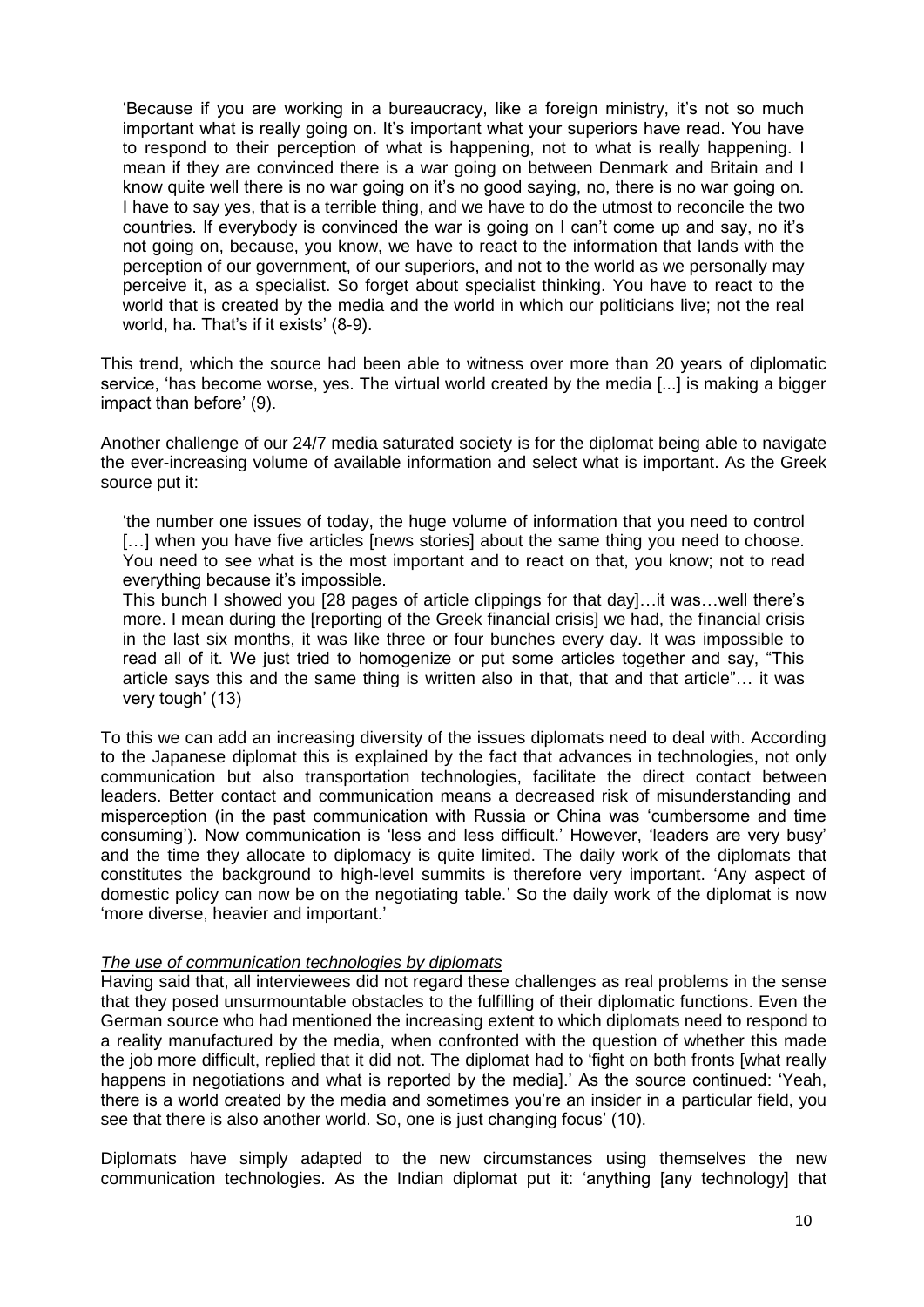comes up and adds value, I'll use it,' ‗At the end your briefing is to produce a report. How you do it is your business.' As the conversations with the other interviewees reveal, apart from the obvious use of the internet and e-mail, most of them use gadgets like Blackberries, iPhones and—one of the sources was planning to buy one soon—iPads to navigate the information tide and manage their contacts. The Syrian diplomat, for example, said that he accesses his Twitter and Facebook accounts, as well as emails via his iPhone (10) (1 check it every minute', 2). Also the Indian source commented that Twitter 'is always on' to check 'things as they happen.'

The increasing speed introduced by news technologies in the diplomatic tempo is also an advantage in communicating with officials back home and in making diplomacy 'more capable.' This can be illustrated through an exchange with the Russian diplomat:

#### ‗*Q: You have been in diplomacy for a long time. You"ve seen for example, the arrival of the internet, the development of mobile phones [...]. What difference do you think they make to your activity?*

These things help tremendously. It requires a diplomat to react and respond to events far more quickly, quicker, than we used to do before. It helps us to streamline the communication between the Embassy and the home base in order to seek instructions to do this or that. Sometimes instructions would come directly via text on the mobile phone, even though we prefer a more classical way of communicating, er, instructions, through telegrams, ciphered telegrams, and secret cables. But sometimes, if the matter is open, why not. You can directly communicate to your Foreign Minister or Deputy Foreign Minister in charge of the United Kingdom and get instructions from him. And, to put it shortly, everything has been accelerated since the introduction of the internet and the reaction required also needs to be very prompt.

#### *Q: Some say that because of this speed sometimes diplomats don"t have enough time to think. Would you agree?*

Well some say, necessity sharpens the mind and in many cases this is true. But I could agree partly to what you're saying. I think being overwhelmed with the flood of events and the sequence of events, sometimes a diplomat has very little time to think through and think ahead, ... mainly react than dictate the course of the events, and that is one of the challenges of our time. And that's why it is very important that we have, not only very speedy means of gathering information but also speedy means of delivering your analysis to your superiors, to the home base, for them to have at least some leeway of time to think it through and confirm your instructions.

# *Q: So where do you think diplomacy is going in the future?*

Well I think diplomacy will remain as important as ever, especially the personal contacts would be the key element of diplomatic activities, because nothing can substitute the personal rapport between the two presidents, for example, or the foreign ministers. Sometimes, erm, a smile of a president can go a long way and vice versa. Frowned eyebrows can, well, sign a death sentence to, er, some initiative. So it is going to be very important but at the same time the more effective the information gathering is the more capable diplomacy is becoming' (4)

Also according to the Syrian diplomat the world is becoming 'smaller.' While the diplomat needs to act more quickly, s/he has 'the tools':

‗[diplomacy is now] more dynamic; faster. It used to be very slow. The information technology, the new era of information technology, help the diplomat to be more informed and he has no choice but to be speedy, you know. Like, if my Minister now is in Damascus and something is going on in Iraq or in Britain, for instance, he would call me after two minutes, saying 'What's going on [name of the interviewee]?' Or he would call the Ambassador, ‗What's going on?' you know, so you have no choice but to be quick, to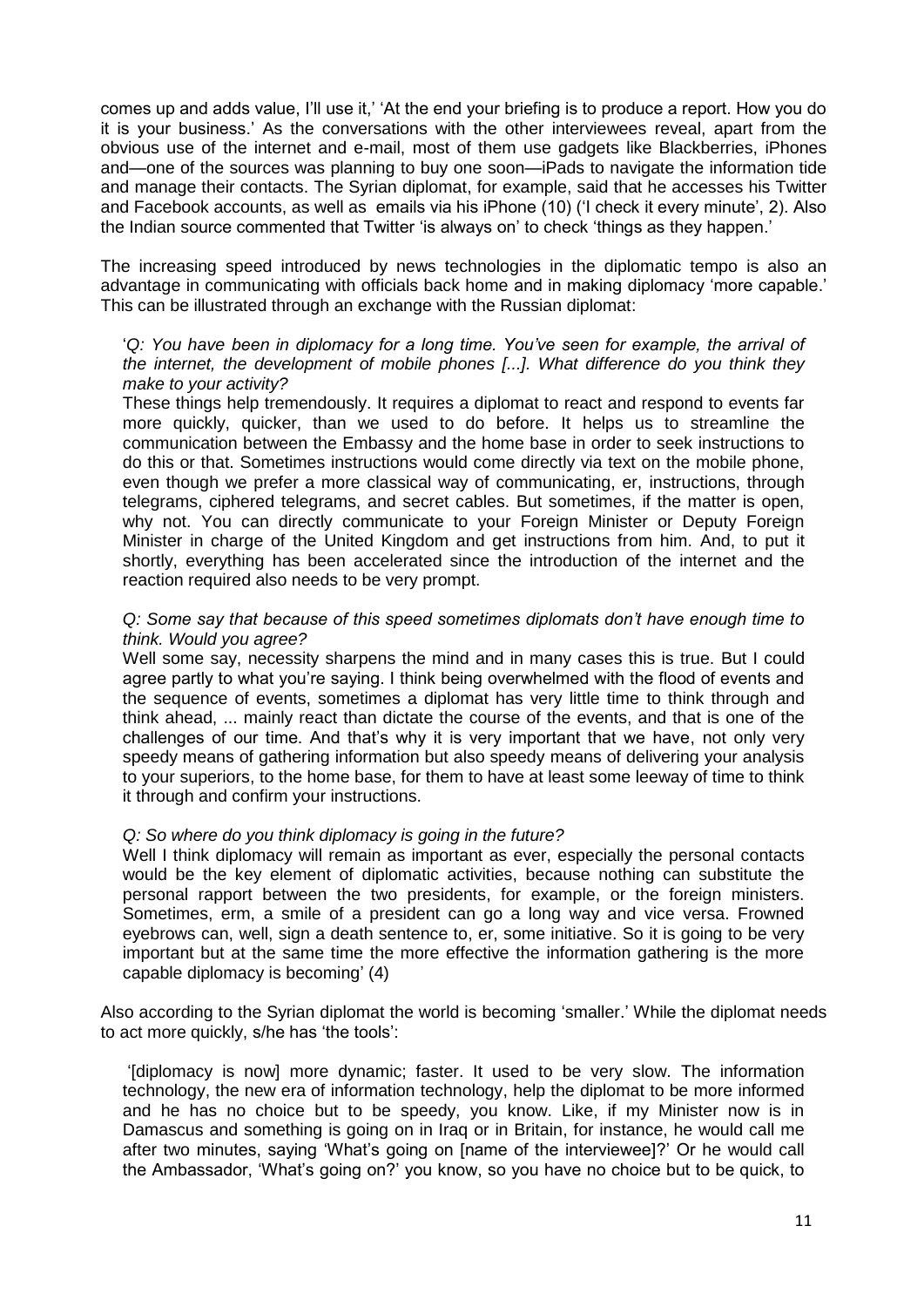know what's going on, to establish an opinion just in case you're asked. Because we are living in a small world and if you ask me what's the change, the world is getting smaller; smaller and smaller [...] so as a diplomat you have to be well informed and [act] quickly. So traditionally you have to be well informed. What has changed is "guickly," and you have the tools.' (8)

Even the Greek source who had mentioned the Press Office of the embassy being in a 'tough' situation to cope with the amount of coverage of the Greek financial crisis disagrees that the high volume of reporting represents a problem. If media are becoming more important in society, then their management becomes more important for the embassies, which simply need to work at it systematically:

‗The role of the diplomat now is not what we had in mind some years ago, and it's good for the diplomats to do everything. I mean they should, go on a rotational basis from various sections of the embassy: the political section, the financial section. The press office is very important […] because if you do something very important and you don't present it to the media it's lost. If you do something that doesn't work and you present it very well to the media it's, you know, getting the whole attention. It's very important the image you create. It's very important and it's something that you cannot do it from one day to another; you need time, you need persistence, you need strategy. It's not something very simple, it is very important.' (14)

Against those who predict the disappearance of diplomats (Ross 2009) on the ground that they become redundant in a world where all information is instantly accessible across borders, the sheer volume of information available makes them even more needed: their added value consists in interpreting the information, in knowing where to look for clues and understanding what it means. As the US diplomat succinctly puts it: 'The vast amount of information both current and historical won't analyze itself.'

While the interviews confirm that, in explaining what difference communication technologies make to diplomatic practice, no generalization can be made, and despite the extreme nuance and differentiation, it is still possible to discern patterns. They are illustrated in the next section within an explanatory model based on an evolutionary analogy.

# **An evolutionary analogy: Survival strategies in an information environment**

The explanatory model presented here is inspired by Ronald Deibert's (1997, Chapter 1) notion of *Ecological Holism*. In *Parchment, Printing, and Hypermedia: Communication in World Order Transformation* Deibert sets off to explain the changes that communication technologies have produced in Western societies over history—as the title suggest, from the ancient time when the Romans started writing on parchment, to today's age of the information superhighway. More specifically, he uses a modified version of Medium Theory $^8$  and a Darwinist analogy to describe ‗the processes by which marginal forces on the borders of society are brought into the center by the unintended consequences of technological innovation' (30). He explains, for example, how in XVI century Europe the Protestant Reformation raised from being a marginal to a mainstream religious movement. According to him, all social forces, like animal species, live within an environment and changes in this environment, as in Darwin's thought, affects their chances of survival. The mechanism explaining why certain social forces or ideas either flourish or perish is a "fitness" or match with the new *communications* environment' (31, my emphasis). The fitness consists in the 'interests, goals, and logic of organization' (32) of a social force being met by a technology within the existing repertoire of communication modes available. The success of the

**.** 

 $8$  Medium Theory is based on the notion that media are not just channels to convey information, but are rather environments in themselves. Deibert (1997: 21) writes that 'from this perspective...largescale changes in modes of communication shape and constrain behaviour and thought independent of message content, and in doing so help to restructure social and political institutions.'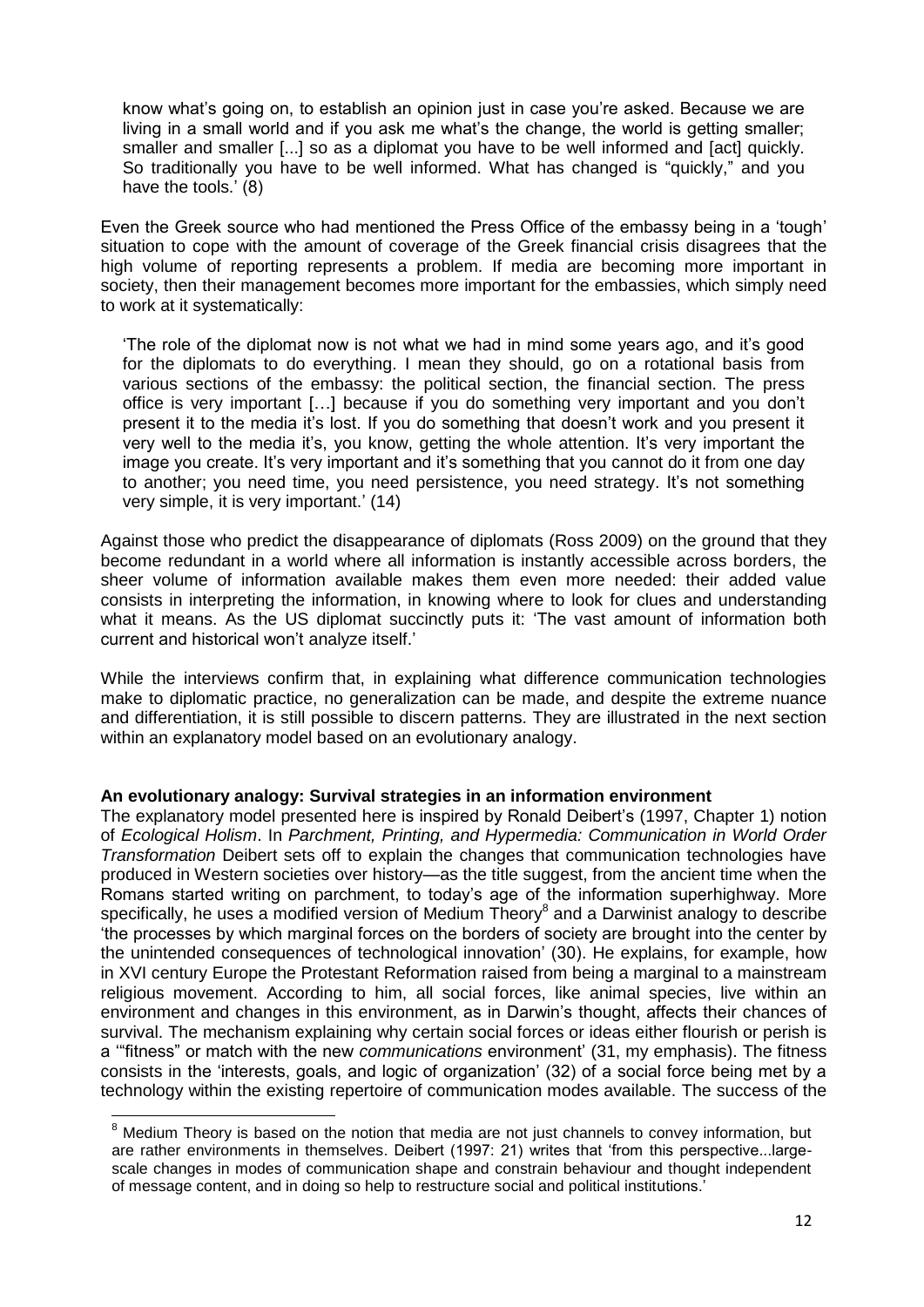previously mentioned Protestant Reformation movement over the Roman Catholic Church can be explained through the appearance of the printing press in the XIV century communications environment. The new technology happened to match the needs of grassroot religious heretical groups who rejected the authority of the Catholic roman Church. The printing press enabled them to publicize their believes through religious texts in vernacular, which could be produced faster and in greater numbers than handwritten manuscripts. These groups had therefore the opportunity to thrive at the expense of other groups, like bishops and monks—who, instead, communicated in Latin and had established their power on the monopoly of the written word whose needs were not served as well by the new technology.

While the model presented in this paper borrows the idea of social actors—in this case foreign diplomats—operating within an environment in which, like natural species, they compete to survive, my explanation also takes considerable distance from Deibert's. The model presented here rejects the idea that a technological innovation simply "appears" in an information environment and that the match between a technology and the needs of a social group is accidental. While it is true that some consequences of technological innovation might have ‗unforeseen effects' (29), the interviews confirm that diplomats do not either thrive or perish at the hand of technological innovation alone. On the contrary, they show considerable entrepreneurship in the way they adapt to changing conditions and manage to "survive" despite unfavourable circumstances. This aspect will be illustrated in detail and through concrete examples. In fact, although Deibert aims to overcome the monocausal reductionism of Medium Theory—the idea that technological structures rigidly determine ideas and behaviours (26-31) his stance it is still too much oriented towards the prevalence of structures. In my model agency and structural components, being mutually constitutive, are more balanced.

The environment in which the struggle for survival of the diplomats takes place is also different from both a natural environment and Deibert's communication environment. The environment is not just one but multidimensional. An extremely interesting finding emerging from the interviews is that the very environment in which the foreign diplomats operate—London, which should be the same for all—is, instead, perceived and "lived" entirely differently by each of them.

For example some diplomats comment about the 'sheer vibrancy' of the London environment, which has no equal in the rest of the world's capitals (Indian source). For the Egyptian diplomat London is the 'world's epicentre' (2), 'the media hub of the world' because 'it's very international.' The source particularly praises the balance in journalistic reports. As he puts it, in Britain a media outlet can't get away with a 'character assassination' because it would loose credibility with its readers (12). This adds to a 'high sense of public awareness,' actually the ‗highest public awareness' the source has encountered than in any other country (12-14). This positive assessment is not entirely surprising, given that it appears to favour coverage of the debate about the Middle East, a key policy issue for the Egyptian embassy, whose different voices can be represented in the media. In this respect, the Egyptian source regards British coverage ‗slightly less' unbalanced than in the US.

The Japanese source underlines the number of media sources (1 wish they could decrease those numbers [of media sources]!') and the international outlook of the press, as exemplified by the *Economist* magazine: 'In the *Times* magazine you would not expect that wide attention.' This is for the source so 'stimulating and enlightening' that being posted in London can be compared to 'Enjoying your view from the upper deck of a double decker.' The Swedish source also several times praises the 'extraordinary journalists..., very interesting people and sources of knowledge' (10) a diplomat has the opportunity to meet in London.

On the other hand other sources, although still emphasizing positive aspects, like again the strength of the journalistic tradition, also criticize the limitations of the "London perspective" and how this affects the activity of their respective embassies, in terms of both gathering reliable information, but also dealing with a public that is poorly informed about foreign policy. For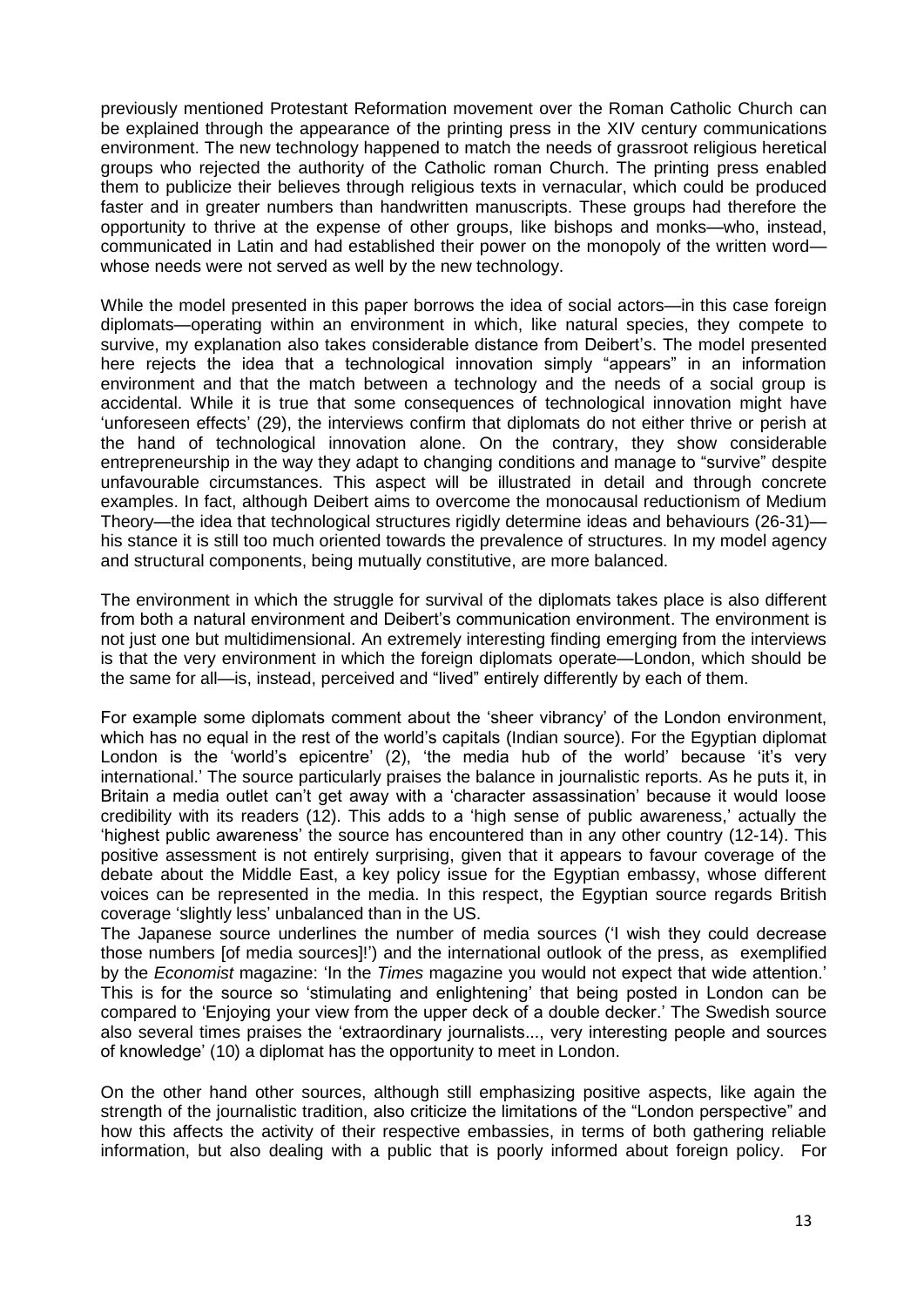example the Brazilian diplomat observes a limited interest by British media in the foreign world—a stark contrast with news in Brazil:

‗the media in the UK is very inward looking. I think for instance the *Guardian* has some exceptional material on things that happened inside this country; exceptional coverage. But it engages in the same kind of odd behaviour, let's say, [...] when we're talking about other countries. And I don't have to go very far. I have never read something about Mr. Silvio Berlusconi [Italy's Prime Minister], for example, who is a partner and a leader at the same level as the Prime Minister here, I have never read something about him that did not try to downgrade him as a comic figure [...] I don't see how the British can have any impression of Italy beyond the wines, the sun, Tuscany and whatever...But the politics... and nothing good comes in terms of Italy or even other countries. So the media is terribly biased, terribly... to read only these, the papers here, would be, you know, it's...You don't give a good view of what's going on in the world. It's important, if you want to know about France you have to read French newspapers; if you want to know about Italy you have to read Italian newspapers and you have to go on and on and on looking for whatever it is because if you stay just with what you get here you have a very distorted vision of the rest of the world. And I think that's one of the reasons why its [British] foreign policy making becomes a little difficult, and that's it. Because if I contrast it with the news in Brazil it is quite extensive. It covers a lot of things that have apparently no relevance to us. You know, ‗Oh, the small village in China where they have a drought,' and then you read about it and you see in the news... So I think the coverage in terms of how it treats the world is less biased and more encompassing than it is here. And I'm sure these articles have a consequence for the public and foreign policy here.'

The German source also shares the assessment that the focus of British media is mainly domestic:

I think it's the same all over Europe. I mean you find the same phenomenon. I mean Britain is very much centred on itself, like other European countries. The proportion of reporting on domestic events is enormous compared to international coverage.

I mean there is, in the British media there is almost, it's very limited interest in global news. I mean I'm glad I don't have to rely on British media for covering international affairs because, ha, if you follow *BBC News* they have three of four news items. If you don't have stations like *Al-Jazeera* you would probably be ignorant of what is going on in the world. I mean it's an island which is only interested in itself, ha, but that is not very much different in other European countries; they are normally not interested in the outside world.

Whereas if you are in a country in Africa or Asia the focus is much more international news. You get much better information from the local media in Egypt about what is going on in the world than you get here. On the other hand in Egypt you don't get much out of the media for what is really going on in Egypt, but it's easy for them to report about the elections in Paraguay, about a political scandal in (s.l. 0.19.30) *Mauritius* and so on. That's, that's... And it is being reported. Whereas here in England, unless you make a real effort, you don't get much international news.

I mean if you subscribe to a cable network, BT or *Sky*, the number of non-English media is ridiculous. At least in Germany you get Turkish, French, Spanish, Italian channels. Here if you subscribe to any cable TV you will probably end up with a lot of completely useless British film channels and you don't get any Arab, Turkish, German, French, Chinese, Japanese channels at all. You need a satellite to really get information about things outside Britain. The BBC has no international coverage at all. It's just very much focussed on the UK. But that is not affecting my work if I am dealing with British domestic politics' (6)

Every diplomat takes advantage of the features of the environment to different extents. As seen, the same environment does not only *look* different from the perspective of every single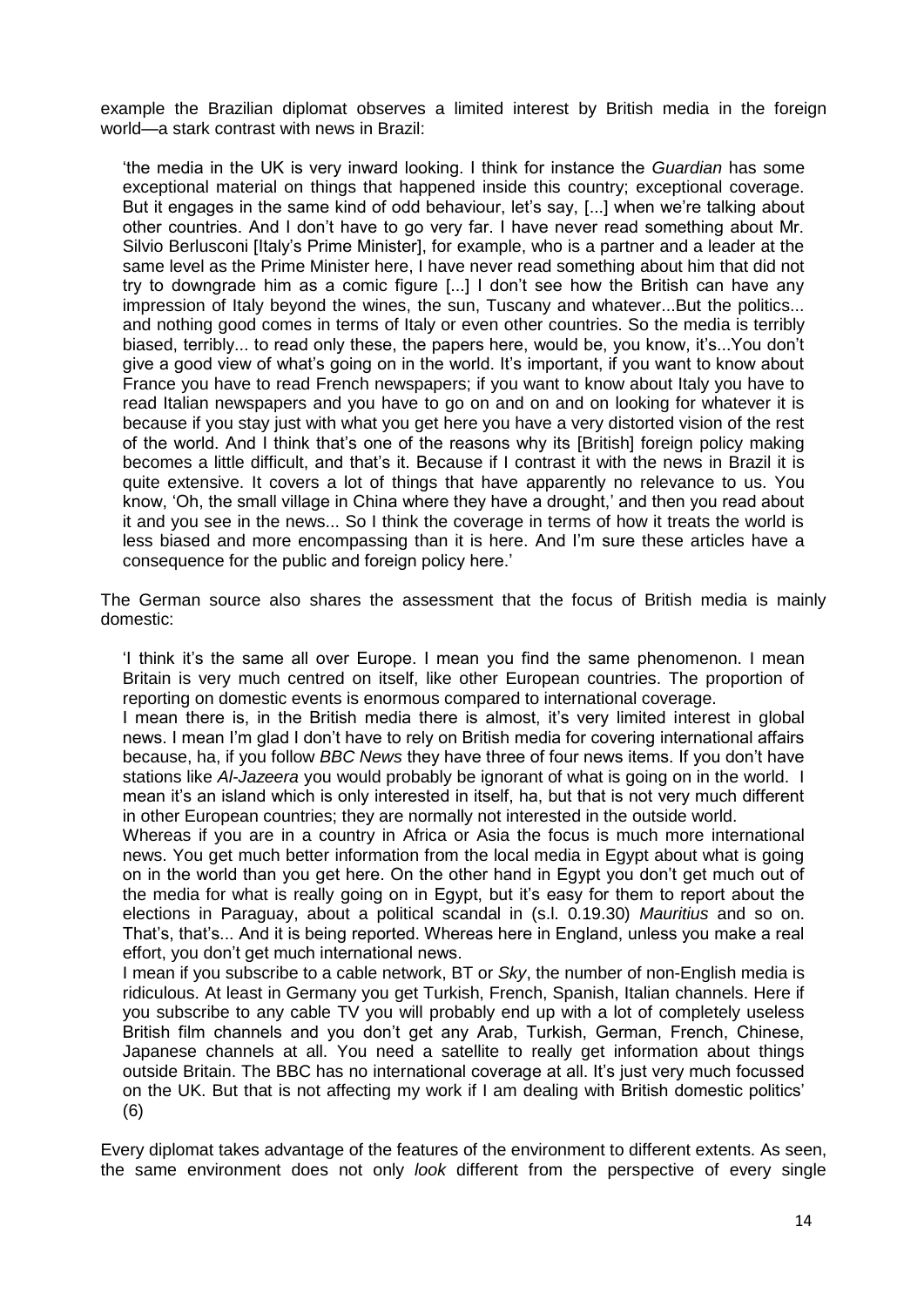diplomatic actor. It could be said that that environment *is* indeed different, as if each diplomatic actor inhabited a parallel dimension even if operating in the same physical space. This is because the geometry of the environment is shaped by media access, availability of social contacts, and structure of political opportunities. The features of the environment for each actor, in other words, are defined by multiple networks. Given the importance of the communication and information gathering function of diplomats, here I am particularly concentrating on the information dimension. I will call the networks of contacts spanning both the offline and online dimensions across which information is accessed, gathered, processed, and distributed in official, media, and public domain the "information environment."

The scope of the information environment for each diplomatic actor can vary considerably, being shaped by the objectives and interests of the diplomats and embassies. For example, Egypt's interests involve not only Egyptian politics but also the wider Middle East and, partly as consequence of this, US foreign policy including the conflicts in Afghanistan and Iraq (sources from Egyptian embassy). Greece, instead, focuses more on the Mediterranean area. Apart from pressing economic issues at home, the attention is directed at Cyprus, Turkey, the broad community of Greek expatriates in London and a fundamental source of revenue for the Greek economy—tourism. These interests are reflected in the embassies' respective press monitoring and information gathering. Comparing the "press clippings"<sup>9</sup> produced by the Egyptian and Greek embassies it is really possible to grasp the notion of living in parallel worlds while always being based in London. The Egyptian clippings dated  $21<sup>st</sup>$  July contain: in the section "Egypt" a *Financial Times* piece about the killing of a young man by a policeman in Alexandria ("Youth's killing shocks Egyptians", *FT.com*); in the section "British PM visit to USA" several articles about British PM Cameron's statements about UK forces leaving Afghanistan (from *The Telegraph, Guardian, The Independent*) as well as about the UK-US controversy over the release of the Lockerbie bomber Abdelbaset al-Megrahi (*The Independent, The Guardian*); in the section "UK" a piece about former MI5 former chief expressing the view in the Chilcot enquiry that the Iraq war 'created terrorist threat and radicalised young British Muslims' ("Why did all these sceptical officials go along with the Iraqi invasion?", *The Guardian*); comment articles about the conflict in Afghanistan in the omonymous section (*The Telegraph, The Independent, The Guardian*); the article ‗Deplorable and reprehensible' UN boss savaged by outgoing aide‖ (*The Independent*) in the UN section; the announcement of fresh sanctions against North Korea in the US section. Although produced two days earlier,  $19<sup>th</sup>$  July, the Greek clippings present a completely different focus—one could say, beyond the simple issue of timing, a completely different view of the world. Although the range of newspapers for that clippings' issue<sup>10</sup> is almost identical to that of the Egyptian one, here the attention is on Greek economic consolidation and European financial news (for example it is possible to notice articles like "Greece makes 'strong start' on reforms" *FT.com*; "IMF pulls out of Hungary loan talks", The Wall Street Journal; "Stress-testing Europe's banks won't stave off a deflationary vortex," The *Telegraph*). Another main focus is tourism. The articles cover: the collapse of the holiday company Goldtrail (several stories); "Turkey's tourist resort threatened with terrorist campaign" from *The Telegraph*; small cut outs from a "Travel Special" of *News of the World* (the Sunday edition of the tabloid *the Sun*) about Turkey ("Turk a look") and the Greek Islands ("Get on the right Rhodes with Greek island break").

 9 The ―press clippings‖ refer here to the summary of daily news produced by the embassies' press offices. The sources called them 'clippings' because that is what they traditionally used to be: clippings from the daily newspapers hard copies. The "clippings" accessed by this study were printouts of electronic files containing news stories mostly copied and pasted from websites (mainly newspapers available online).

 $10$  The press monitoring by Press Office of the Greek embassy appears extensive and normally involves all the main British newspapers, blogs ("Alphaville" <http://ftalphaville.ft.com/> and ―Stephanomics‖ [http://www.bbc.co.uk/blogs/thereporters/stephanieflanders/,](http://www.bbc.co.uk/blogs/thereporters/stephanieflanders/) 5), TV channels (news feed into reports, although there would be no equivalent of the "clippings" for the footage), Greek media in London (*London Greek Radio*, *Eleftheria* and *Parikiaki* , 3).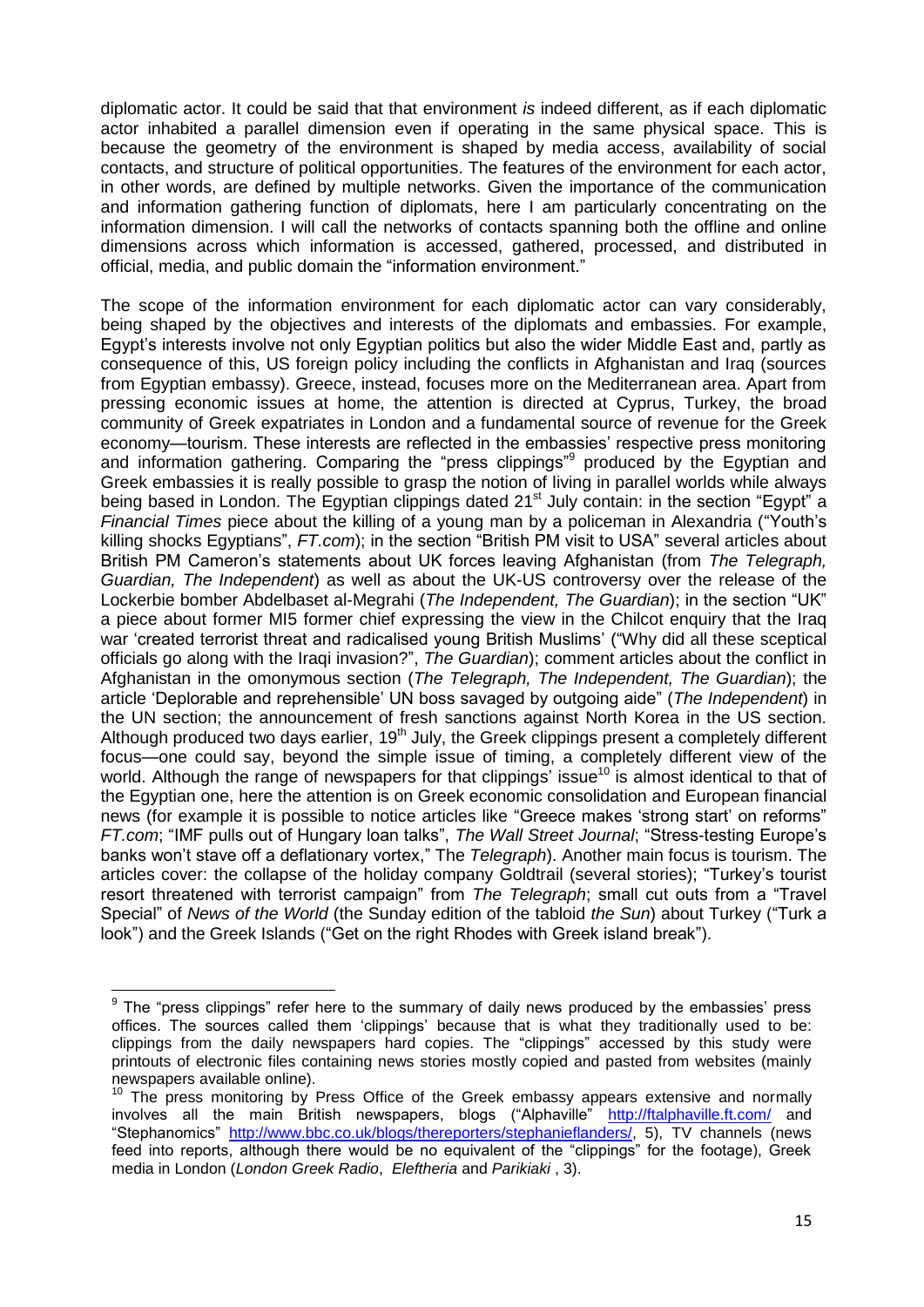The "struggle for survival" of the diplomats consists in their attempt to carry out their functions of representation, information gathering, and reporting back to their respective countries in the most effective manner. These objectives do not necessarily lead to competition with one another. Diplomats and embassies, however, do compete for visibility and for the attention of the local (British) media, officials, and members of the public. The London environment, in this respect, appears to present unique features in comparison to other diplomatic postings that encourage this competition. As it was put by more than one source, there is simply 'a lot going on' (Brazil, Sweden). There are so many events and such a great selection of them that it is difficult to cultivate friendships and contacts by attending events. Because London is an important hub, embassies tend to be allocated more resources and staff. This makes it unlikely to meet the same people at official events. In addition to this, as English is the *lingua franca*, the community is not as closely knit as when the language is a barrier (as it could be in Moscow, in the example provided by the Brazilian diplomat) or in a crisis- or war-torn area. The Maltese source also adds that most of the diplomats live outside the centre of London, so receptions tend to finish early to allow the commuting. This limits the contacts at receptions in comparison to, for example, the Madrid environment.

In cases in which the environment changes, as it might happen with the introduction of a new technology, the species (diplomats and embassies) have to adapt their behaviour in order to survive (i.e. keep on carrying out their functions effectively). If a country's society becomes media saturated and dominated by a 24/7 news cycle, diplomats' and embassies' competition for attention from the public in that context might become even more intense. They might feel that they need to pursue new strategies than, for example, merely issuing press releases in order to reach out to the local national public. This process of adaptation presents both constraints and elements of both innovation and flexibility. The range of actions available to some countries in order to carry out their functions in conditions that have turned unfavourable might be broader than those of others because of structural reasons: their position within the international system—the media and the public will always be interested in the US or China because of their status of world powers—or their economic resources. One can think, for example, about how the resources embedded within the networks available to the diplomats a world superpower like the US appear in comparison to those at the disposal of the representatives of a small country like Malta.

Embassies and diplomats who find themselves operating in constrained conditions, like limited financial resources, can still, however, use their options creatively. In fact, they implement very different solutions to their communication needs by selecting among the available technological platforms. Among the embassies who do not gain satisfactory attention in mainstream media some can decide, for example, to use a *Facebook* page to reach out to an online audience. Others, instead, might use face-to-face networking to communicate with British stakeholders. New communication technologies, in this respect, can open up new ways of compensating structural and financial limitations, although they do not come free from costs, as the examples in the following section will show.

#### **An evolutionary model**

The chart in Figure 1 is a visual representation of the patterns that could be detected within the interviews.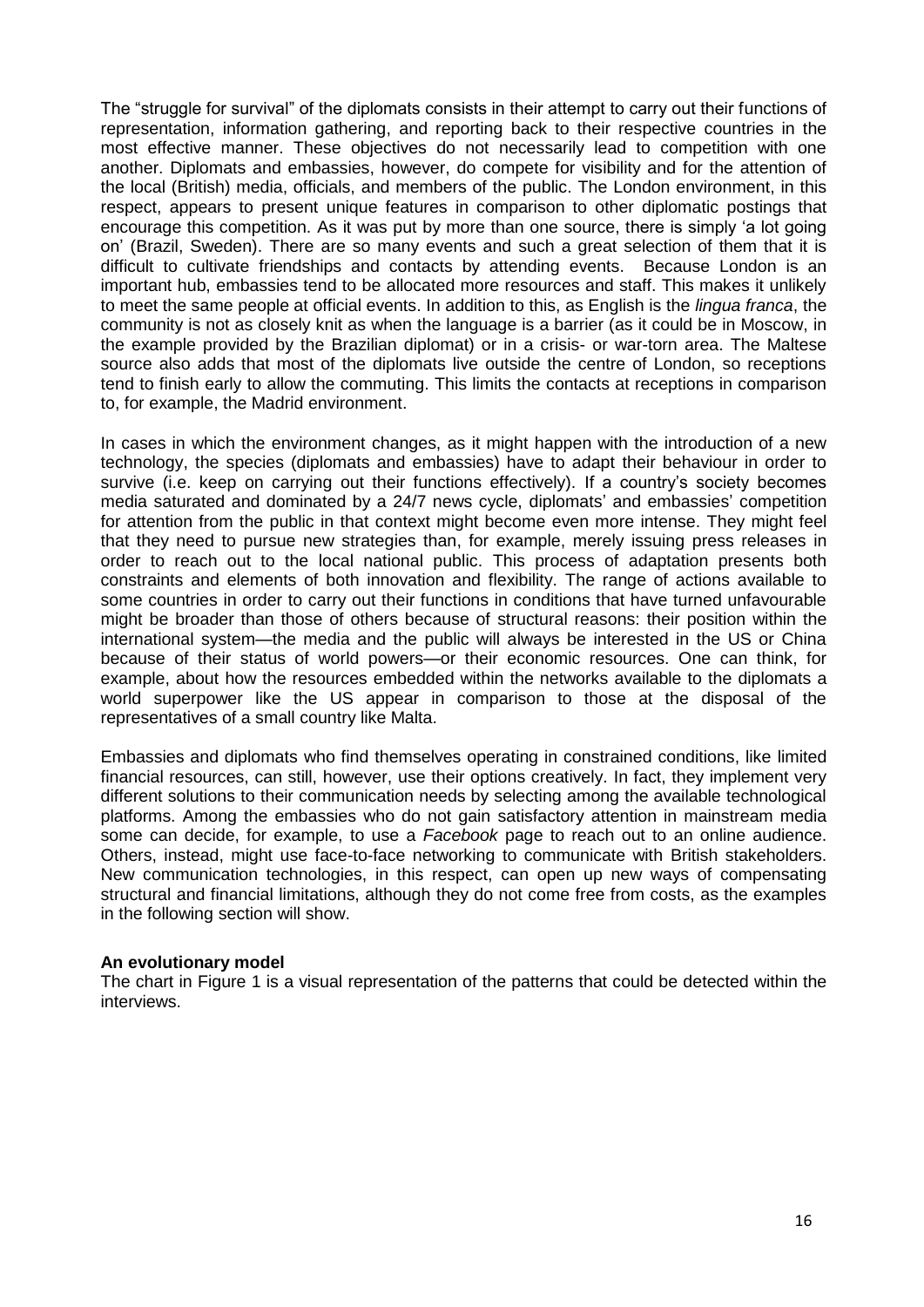

**Figure 1. The position of diplomatic actors in the London information environment.**

The variation of the extent to which the activities of diplomats from various countries are affected by communication technologies and the extent to which they appropriate communication tools to pursue their own interests define the position of each diplomatic actor within the London information space. Two interrelated dimensions appear to explain each actor's position. My argument is that the first dimension, the level of political interest in the UK towards foreign countries (in turn shaped by a range of factors which will be illustrated in detail in the following section), affects the second dimension, the extent to which the diplomats and embassies of those countries develop alternative communication channels to mainstream media for their communication and outreach purposes.

# *Level of political interest towards a foreign country in the UK*

The vertical axis represents the level of political interest in the UK towards a foreign country. This level of attention is shaped, in the London case, by the UK current foreign policy, international alliances and membership of international organizations, and historical ties (for example to former colonies). On these bases officials tend to prioritize their interactions with foreign country representatives in terms of frequency of exchanges and level at which negotiations are conducted. Importantly, in the long term, the level of official interest, which also transcends the short time dimension of single governments' policy initiatives, largely affects the level of newsworthiness of those countries in the national media agenda (Archetti 2010). It therefore strongly affects the amount of coverage and visibility that diplomatic actors from those countries can achieve in the mainstream media.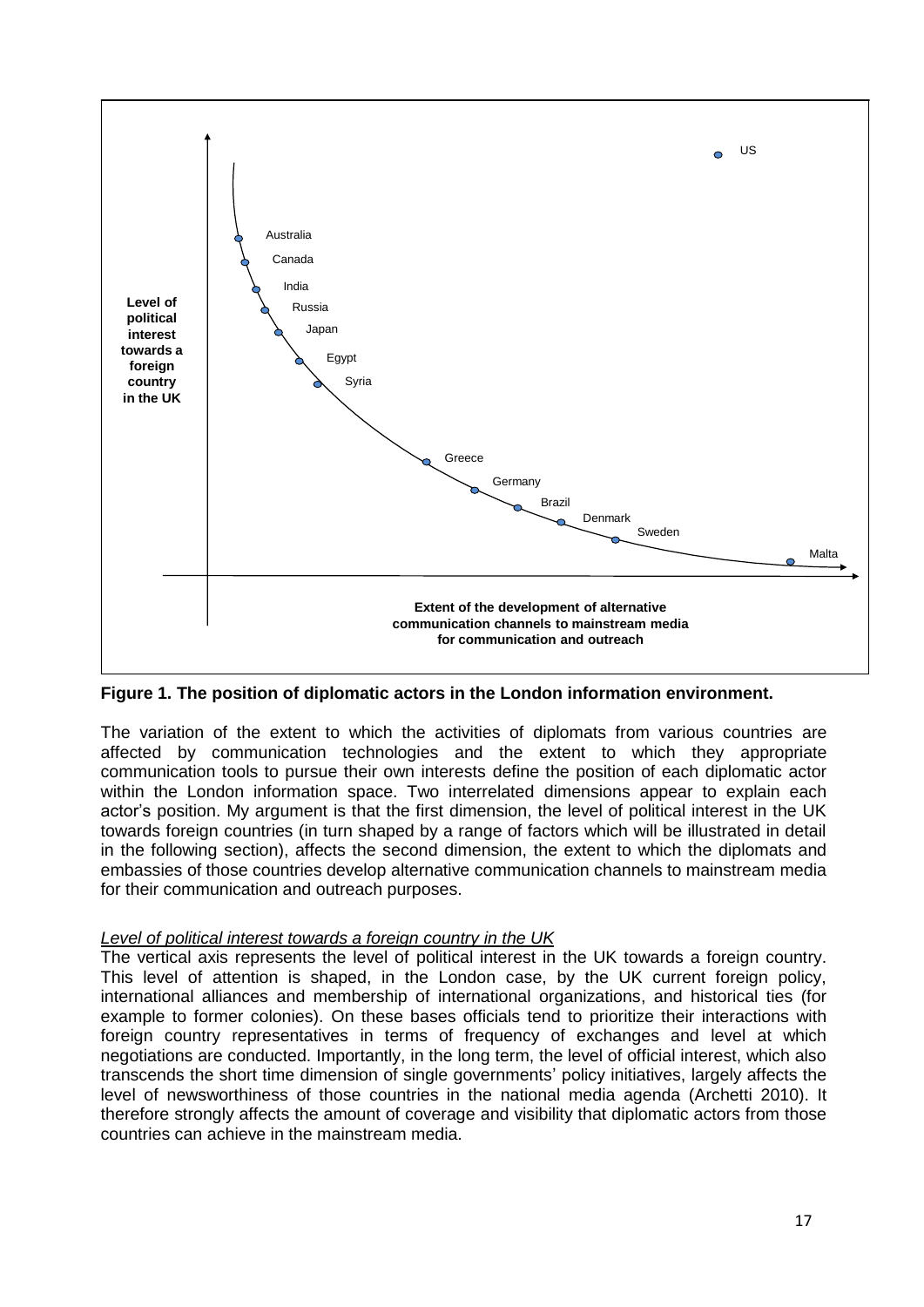The position of the countries in the chart is based on the evidence gathered through the interviews. For example Canada is placed higher than Russia, which in turn is above Japan, because statements made during the interviews emphasized both a greater possibility for the diplomats of the former countries to access high level government officials and a greater relevance of information-gathering through personal contacts than, for instance, through the media than during the interview with the Japanese counterpart. The Canadian source, for example, stated: 'We speak to Members of Parliament, Members of the House of Lords. We talk to Ministers and Junior Ministers and their staff in authority. I think that's how we would sort of get first-hand knowledge and experience [about the political situation]' (1). The Russian source stated that the task for any diplomat is 'to use intellect and tact in maintaining official relations between independent states and our primary source of information is of course official sources' (1). The mass media was presented by that source as an additional source helping making sense of the domestic political situation. The Japanese diplomat, instead, although always mentioning official sources, remarked that 'we are all eyes and ears' and that 'most information, more than 90%, is in the public domain.' The highest position of the US along the vertical axis is explained by the exceptional extent of its diplomats' access to the host government officials: the US diplomat emphasized the importance of personal contacts in the Home Office, FCO and the Cabinet Office. According to the source 'being close allies does mean that we talk about almost everything.'

This does not intend to suggest that the Japanese diplomats do not have high level access to officials or that they have "less" access. The researcher is aware that the different mention of high level official contacts in different interviews might be related, beyond the actual reality of it, to several possible reasons. They could include simple omission or the attempt to emphasize access to positively promote the image of a country; different levels of resources allocated to media monitoring within the embassies' Press Offices (as in the case of Malta, if the Press Office is not developed most of the information gathering is done through face-to-face contacts); the fact that a diplomatic role does not lead the interviewee to meet official interlocutors (a press officer, for example, would tend to meet more journalists than government authorities), the issue at hand (a Political Counsellor will most likely meet high-level officials more frequently than somebody from the embassy's Cultural Department). The ranking of the embassies in the chart, however, does appear to largely reflect the level of closeness that UK foreign policy currently presents towards the respective countries (Carter 2005, 14).

Egypt and Syria were placed higher than Germany or Greece despite the fact that the latter are members of the EU. Again, this does not mean that Germany or Greece do not receive any high-level attention. Egypt and Syria, however, tend comparatively to attract more attention because of their involvement in the debate surrounding Middle Eastern issues, especially the Israelo-Palestinian conflict and, particularly in the post 9/11 context, concerns about political and religious extremism. The point here is that, although the relative position of the countries might vary, the chart wants to reflect the fact that some of the countries whose diplomats were interviewed tend to receive greater official attention and better access to high level officials than others. This is also reflected by a greater newsworthiness, volume of media coverage, and consequently visibility in the mainstream media.

It is not surprising that Australia, Canada, India, do tend to receive extensive coverage because of their membership of the Commonwealth, their historical ties to the UK and status of former colonies. Beyond these reasons the US receives even greater attention because of its "special relationship" with the UK and its superpower status. Attention towards the US is so "natural" and almost taken for granted that the US diplomat would start the daily routine by checking the *New York Times* and the *Washington Post* to see 'what the matters are in Washington' before reading the British press.

The Greek source also highlights issues related to language barriers and how Greece tends to receive little coverage because there are not many stories in English available in Greece.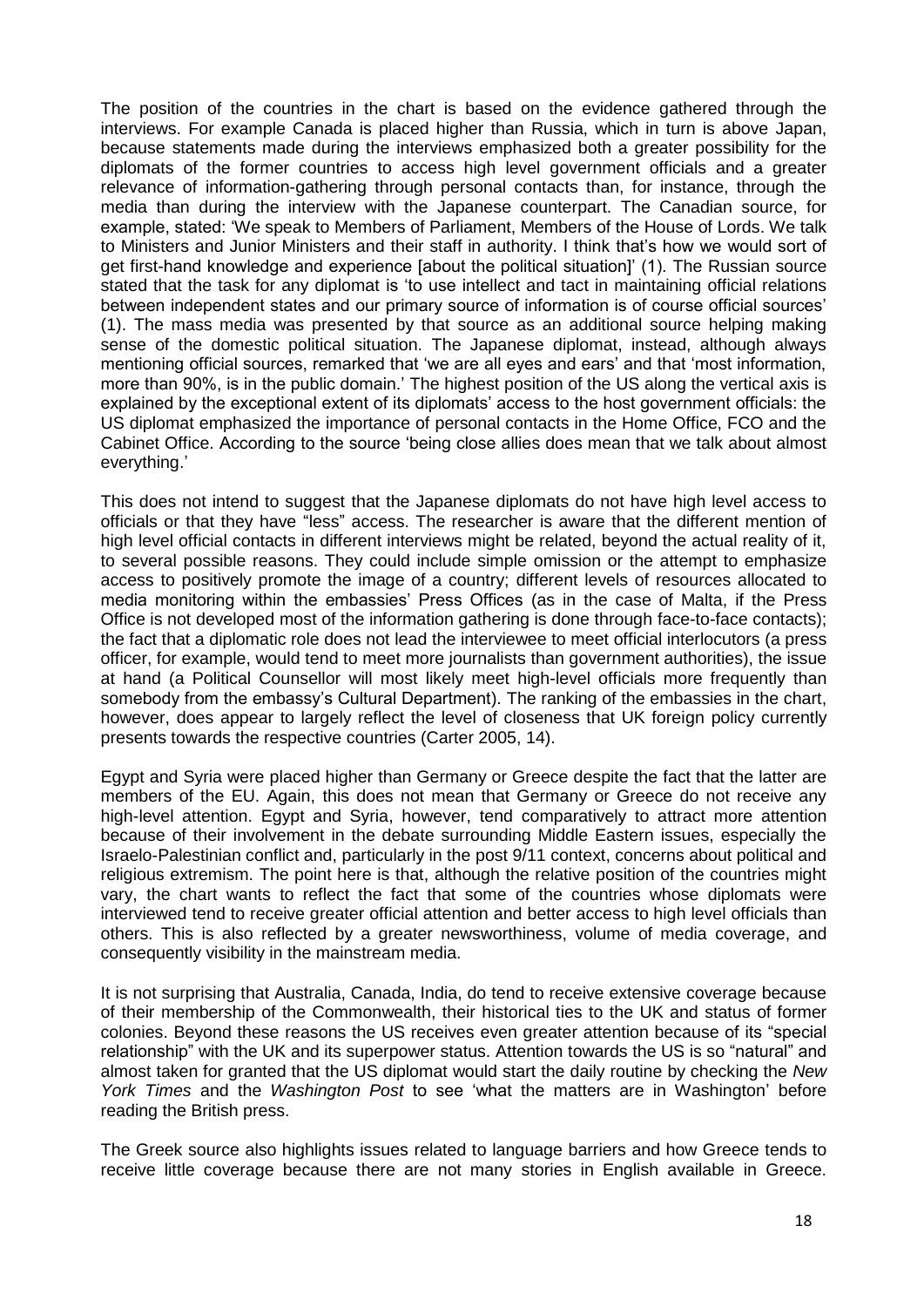Despite the availability of information across borders, in fact, English journalists cannot read Greek. The few stories that filter from Greece into British media are those picked up by British journalists in Greece (14).

Among the countries that tend to receive less coverage are Germany, Sweden or Denmark. Sweden offers a very good example of a small country that experiences difficulties in attracting the attention of the mainstream media unless officials of the calibre of the country's PM are involved:

‗We've tried to do it [organizing press conferences] a few times when we have had visiting ministers, from Sweden and we thought there might be an interest on some issues, but it is a bit difficult because [...] some journalists say, oh they're interested but then they don't show up or very few come in the end. And, you know, there's too much going on in London and journalism is too fast. So, you know, people may pop up for a press conference or they may not. But, I think, experience has shown that the very few occasions where they're interested, [...] the Prime Minister, yes, then, you know, then journalists want to talk to him but there are quite few visits that we have [in that respect] [...] [that] would generate such a big interest from the media' (3).

But there are other structural reasons why these countries might get less access to officials. The German source talks about an increase, over the past thirty years of a ceremonial role of European embassies at the expense of their traditional hardcore and "messenger" role. This is due to both the consolidation of the EU, particularly the fact that political leaders tend to meet regularly within its institutional structures and bodies, and the technical possibility of communicating directly:

‗if Germany has a problem with Paraguay, the foreign ministry would probably ask our ambassador in Ascension to see the foreign minister or to see the president or prime minister or whatever of that country and to deliver a strong message or to sit with him and to explain our position and to find a solution. If we, if the German government had, would have a problem with the UK government, what would happen is the head of the Chancellor's office would call the head of Downing Street, Number 10, and would say, look, Angela [Merkel] has to talk to David [Cameron]. Could we fix a phone call for two o'clock in the afternoon? And the embassy would perhaps not be even aware of it. No? Within partners like Germany and the UK a lot of business is being conducted directly between the governments themselves, between capitals, not using the embassy as a messenger or as a player, and apart from that, of course 30 years ago people didn't meet so much, didn't phone directly so much to... because of the lack of technology. Now air travel has become more intense; telephone, SMS, computer more intense; language capabilities are more readily available.

Plus you have [...] the EU in Brussels where leaders, politicians meet regularly, so... and I mean leaders between major partners or between EU partners. So the role of the ambassador and of the Embassy has very much diminished over the past 30 years in these countries.' (12)

According to the source, a possible explanation for the increase in outreach activity, especially in the form of public diplomacy through various communication platforms, is the attempt by European embassies in London at balancing the loss of representative functions: ‗we are compensating for the diminishing role of traditional diplomacy by talking about our role in public diplomacy' (11).

It therefore emerges a differentiation in the purposes of diplomacy: European embassies appear to become increasingly oriented towards administration tasks, like organizing official visits and providing the background information to high level negotiations (Sweden, Germany...). Non-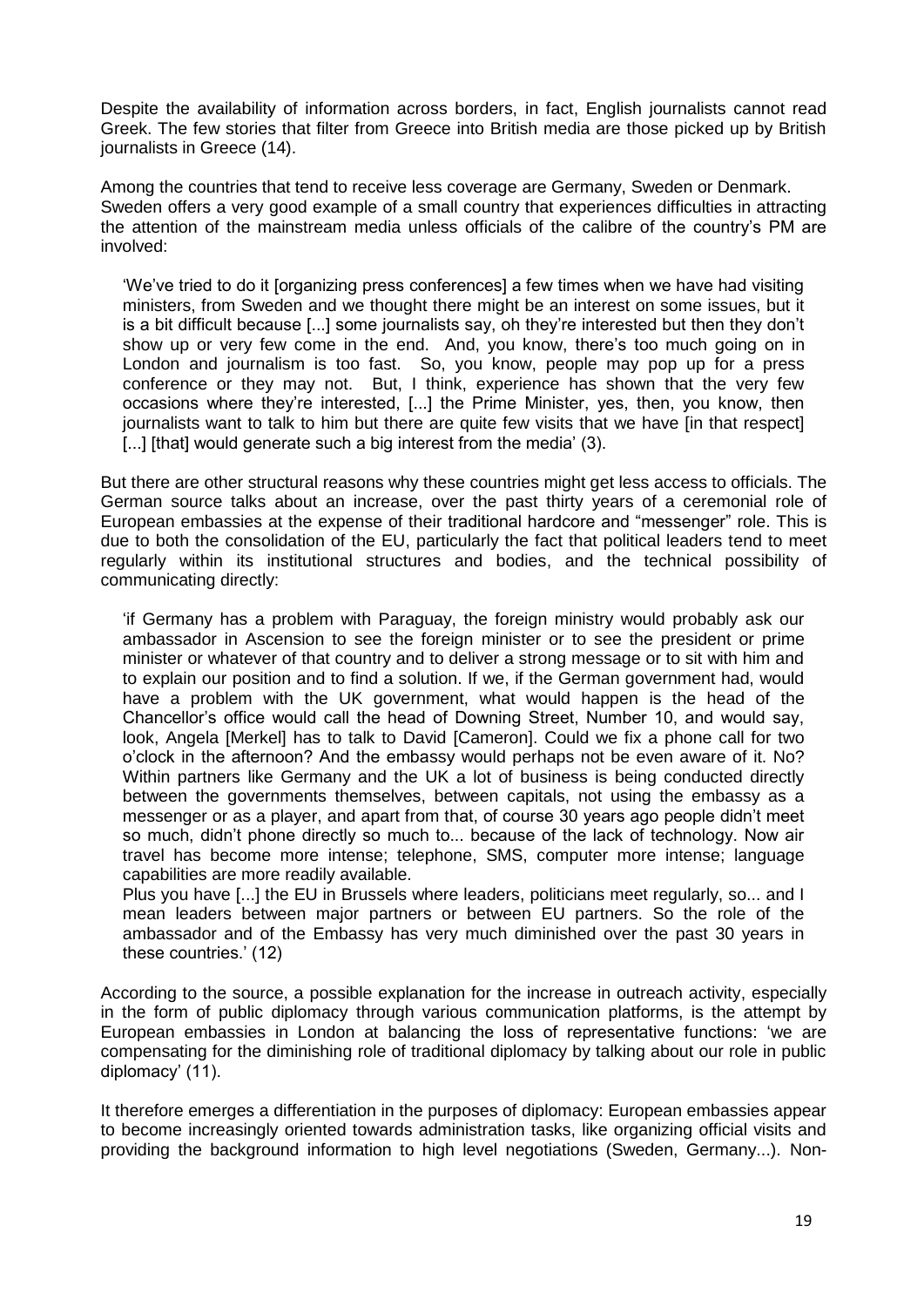European countries' embassies appear to retain to a greater extent the "messenger" role of the diplomat. The Syrian source for example says ‗A diplomat is a tool of communication' (2).

The Australian source confirms the increase of a third function—advocacy—at the expense of the information-gathering and relaying:

#### *'Q: You've been in diplomacy for a long time so you must have seen the advances of the internet, mobile phones, and so on. What difference do you think these technologies have made?*

I think proportionately, you know the job of diplomats once was to collect information and relay what was going on in their countries of accreditation. That's now largely redundant. There's other ways of doing that. I think the big change is that the, if you like, the advocacy function, the going out and trying to drive agendas for Australia in specific places, is much greater and we literally don't do any general political reporting anymore. I mean we weren't writing cables predicting who was going to win the last election. I mean the political reporting that we do tend to focus very much on specific Australian interests. So we'll be saying, you know, if the Conservatives win this is what foreign policy may look like, particularly foreign policy in areas of the world that affect us [...] We wouldn't be sending... you know once upon a time you would have been sending a cable every couple of days saying this is the latest and this is who we think is going to win. You wouldn't do that now because somebody could just go to Guardian Online or The Times Online and get that. So the extent that we're reporting [...] developments, it's very much with a view to what's the Australian angle in all of this, and then as I said much larger is kind of the advocacy and agenda setting role. You know, achieving specific objectives for Australia in the country. What used to be, once upon a time, a reasonably large function of an embassy, you know, political reporting, has now changed significantly.'

The advocacy function, however, confirming the highest position of Australia in the chart along the vertical axis, largely consists in agenda setting through official contacts: ‗going down to Whitehall, trying to get the UK government to do things that we want them to do, or advocating, you know, in the public domain Australian policies on things' (5).

For some countries there might also be less *need* of access to officials to gather reliable information. This is related to quality of the information provided by British media mentioned earlier. The German source, asked to compare the proportion of time spent gathering information through the media rather than through official meetings both in London and Cairo (one of his previous postings), replied in these terms:

**'***Q: If you were to define the proportion of your time that you spend consuming information provided by the media, versus the time you spend meeting people, what would that be?* If you don't include meeting people in our own embassy and co-ordinating with them [...] I would say that 80 percent of the information comes from media and 20 percent comes from personal contacts, talking to other people over lunch or going to their offices or inviting them to my office and exchanging information.

# *Q: And if you compared this to the previous posting in Cairo, would the proportion change?*

I would say it was 70 percent meeting people and 30 percent following events on internet, print media, et cetera' (5).

Again in the source's words: 'there is a lot of inside information offered in the media; that is true, whereas in other countries you would perhaps have to rely more on personal contacts to get the inside story' (5).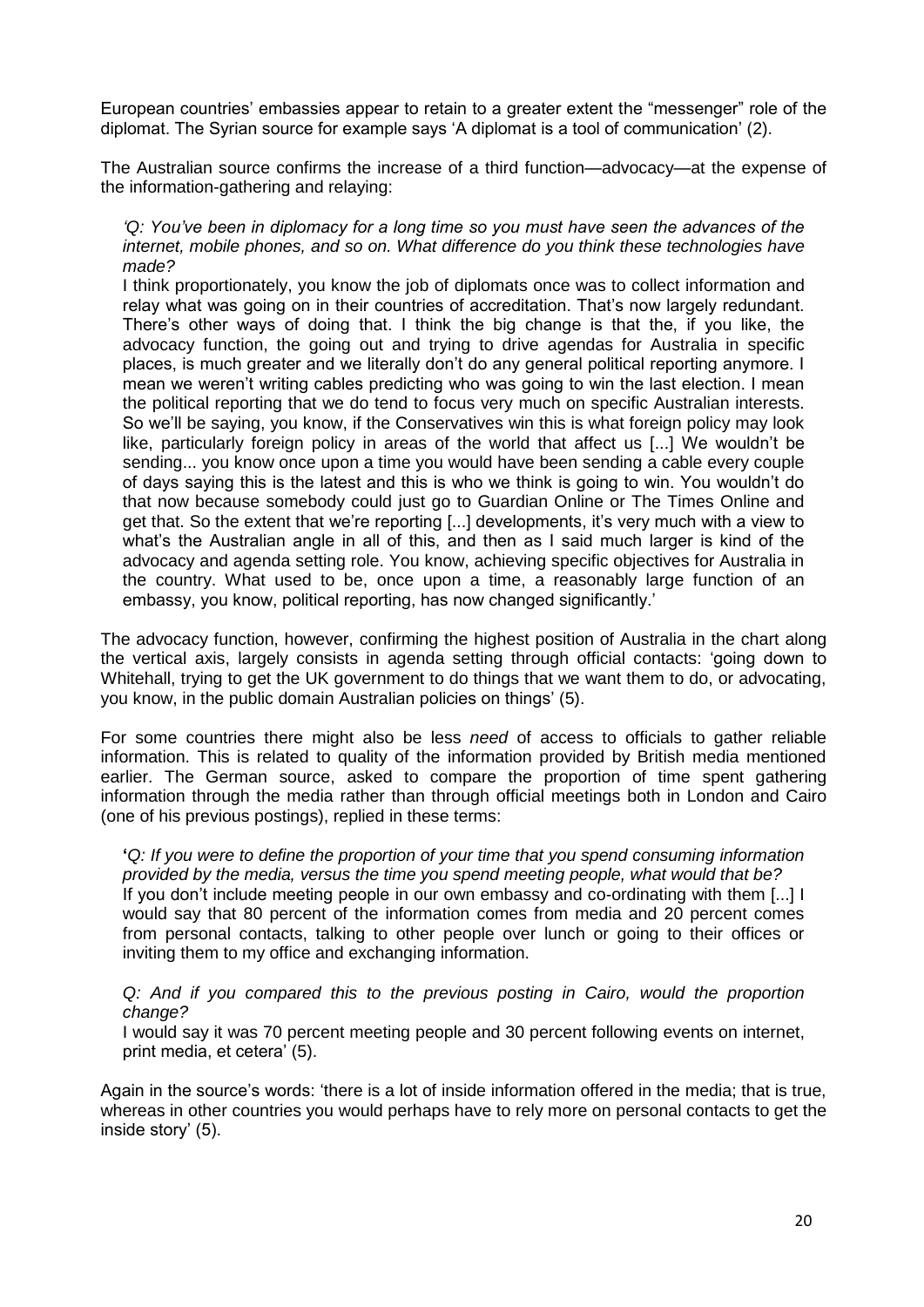The position of the countries in the chart is defined by another dimension, which will now be discussed.

*Extent of the development of alternative communication channels beyond mainstream media*  The horizontal axis indicates the extent to which countries which do not gain exposure through mainstream media depend on the development of alternative channels—particularly websites, social media like *Facebook* or *Twitter*—and face-to-face networking for their communication and outreach.

All of the embassies under analysis have a website, although the sophistication and the level of interactivity of the pages (if any) varies. The trend is that the higher the counties are on the vertical axis, the more visibility they already tend to have in the mainstream media, the less they feel under pressure to reach out to constituencies of interest through alternative communication tools. One could argue that, given that any communication effort requires a cost, in conditions of scarcity of resources, no initiative is going to be taken without at least the strong perception that it is going to produce a benefit for the embassy's outreach goals. This hypothesis is confirmed by the fact that the majority of the interviewees referred to budget cuts and resources constraints, both in human and financial terms. The Swedish source, for example, mentioned that, although the embassy used to have a "clippings" service at the time of the Swedish presidency of the EU (July-December 2009, 4), this has been cut from the budget. Indeed, the diplomat mentions ‗enormous cutbacks in the foreign ministry in the last few years....it is even difficult to get IT, the computers and everything' (6), 'It's about costs all the time; not having enough money for new technology' (6). The cuts also involved almost halving the staff from what it was in the 1970s and '80s (12) as part, first, of a redistribution of resources following a bank crisis in the 1990s, then more recently the 'closing down' of 'smaller embassies in Europe' (13) to open, instead, new offices in ‗hotspots' like Baghdad, Kabul and Karthoum (12). The latter require comparatively more resources: they are 'very expensive due to the security arrangements' (12). Also the Greek embassy has been affected by the country's recent financial crisis: ‗we used to publish a newsletter [...] now we stopped the printing format and we just publish it [...] electronically. So no printing expenses; no mailing; just typing and sending it through email. So [this has] cut the budget in half' (6). A Maltese source commented that, both in London and beyond, 'most embassies seem to be cash strapped' (13), 'for instance in Malta, the British High Commission consisted of about, I don't know, 20, 30 people. Today that's probably down to about 8.' Another Maltese diplomat added: 'ten years ago there were ten diplomats in London to tell you the truth and now we're down to only three' (13). The Brazilian source also mentioned that the embassy is at the moment 'very short staffed.' The Japanese source, while acknowledging that the respective embassy is quite well staffed in comparison to others, did mention the need to prioritize in order to manage the workload in conditions of limited human and financial resources.

Despite the budget constraints, diplomats and embassies do not necessarily always go for the cheapest communication option. Although different platforms and communication tools are available, embassies select and use the communication tools that most directly allow them to fulfil their communication objectives. They might be very different and do not necessarily involve trying to communicate with the widest audience possible. It could be argued that a website or an e-newsletter are cost-effective options to reach out to a broad public. However, while the website of the Indian embassy is quite basic, its Press Office sends 4,000-5,000 hard copies of a fortnightly magazine produced by the embassy's Press Office to opinion leaders in the UK. The hard copy appears to be preferred to an e-newsletter and to a sophisticated website because it allows specific targeting. In addition to this, as the Indian diplomat commented, ‗people still have a look' at a hard copy magazine. By being ‗on the table' it might also be consulted by more people than it is sent to.

Despite the hype about the easily available networking possibilities offered by *Facebook* and *Twitter*, these platforms are not as cheap an option as they might at first appear. It is true that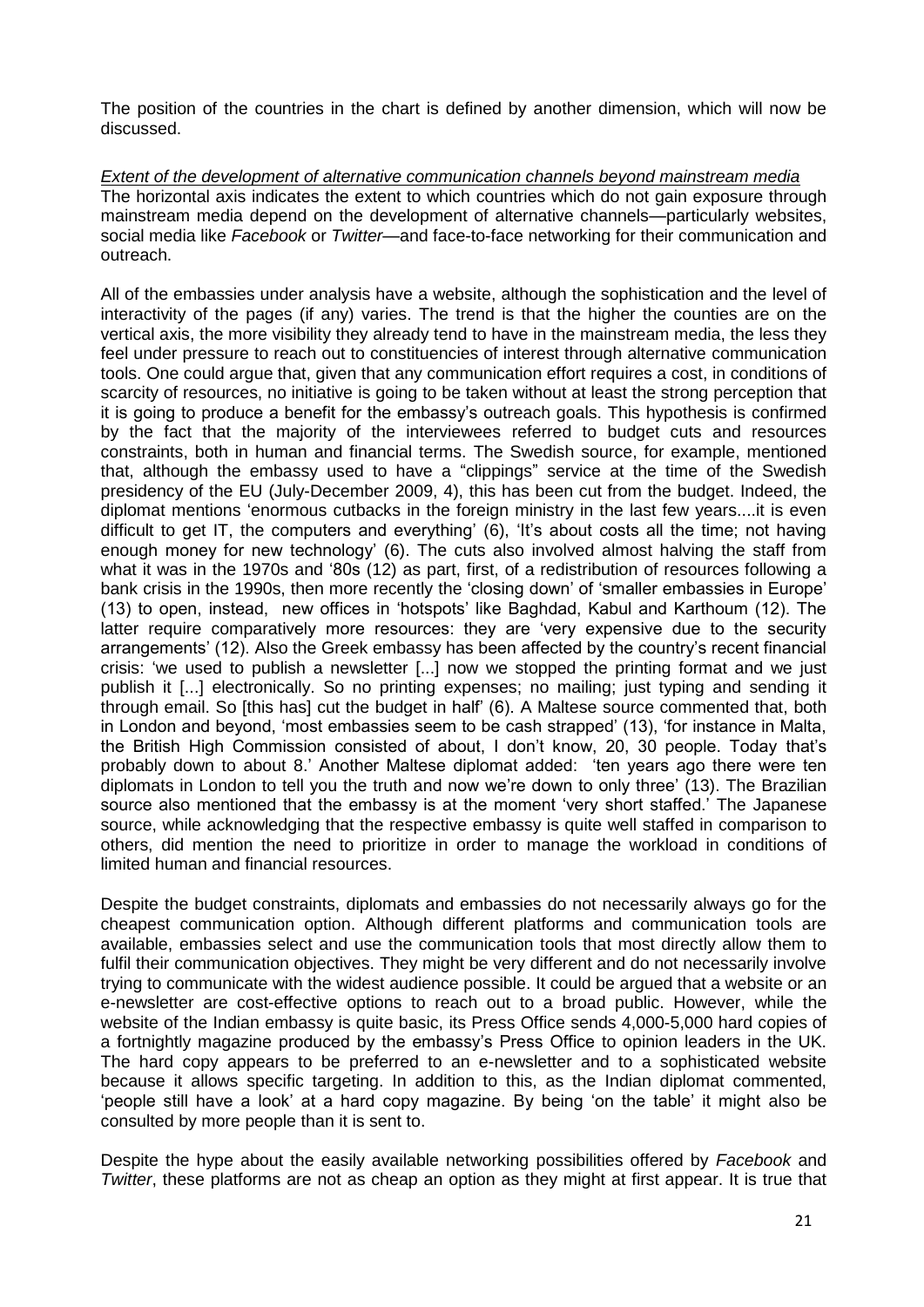they are universally available for free, but once a *Facebook* page has been established or a *Twitter* account opened, it is necessary to "keep them going." Searching for appropriate material and producing postings frequent enough to capture the interest of the network of "friends" of ―followers‖ requires time and effort, possibly the attention of a full time member of the staff.

A *Facebook* initiative by the Danish embassy is an excellent case in this respect. The page, "Defense News, Danish Embassy in London"<sup>11</sup> was established in February 2010 by an intern of the Danish embassy Press Office. The purpose, as the intern (then editor of the *Facebook* page) writes in an evaluation article on the Danish Ministry of Foreign Affairs website, was to ‗actively tell the British population about Denmark's international engagements; especially explaining the extensive and mutually respectful cooperation between Denmark and the United Kingdom in Afghanistan' (Danish Ministry of Foreign Affairs 2010). The reason for establishing the page, confirming the argument of this section of the paper, is that the Danish embassy wanted to tell the public news and stories that did not normally make the news in the mainstream media. As the former editor continues: 'From the beginning it has also been a clear element that the embassy should strive to be open: there are many good news stories from places like Afghanistan that are left untold by the regular press, but there is, undeniably, also bad news sometimes. This part of the truth is not being held back.' The researcher has been following the experiment since the establishment of the page and shares the Embassy's assessment (ibid.) that it was indeed very successful in generating interest among the 1,266 (at 29 October 2010) "friends" from over 20 countries through frequent (almost daily) postings. Once the intern left the embassy at the beginning of July 2010, however, the frequency of the posting has noticeably decreased. Asked whether the Press Office is committed to keep the experiment going, a source at the Danish embassy replied:

‗we hope we can keep it up now [name of intern] has left. Of course, he kind of had specialist information about Afghanistan and defence and we don't have the resources to have one person just dedicated to that, which of course, would be ideal because it's a very specialised subject [...] but we will sort of find ways to [...] continue it in a smaller way because there aren't resources to have a full time employee to do it' (3)

In other cases, however, it is not the financial constraints that represent the biggest constraint to using platforms like Facebook or Twitter. Here is, to explain this point, my exchange with the Syrian diplomat:

*'Q: Increasingly, through my interviews I see that everybody agrees with Facebook and Twitter being a great thing but then there is a shortage of labour within the embassies. Once you have a Twitter account then you need to tweet all the time...*

And ... it's also a responsibility that governments sometimes can't afford. Because, you know, in diplomacy, sometimes you don't want to answer. If you throw yourself in these engines and social networking you can't... either you play to the end or you don't play at all, you know. So that's why, I mean, super powers they do it because they have an opinion on each cases but for a country like, I don't know – Bulgaria, Syria, Algeria – I don't think it's necessary' (6)

―Twitter diplomacy‖ is also not appropriate when countries are involved in a continuous low-level conflict, as in the Middle East. There diplomacy need to be more 'calm' (10). As the diplomat continues:

‗when we need to say something to clarify we intervene, but we can't [rebut], every time we have propaganda against us, I mean we do react but we don't make a debate out of it.

**.** 

<sup>11</sup>[http://www.facebook.com/pages/London-United-Kingdom/Defence-News-Danish-Embassy-in-](http://www.facebook.com/pages/London-United-Kingdom/Defence-News-Danish-Embassy-in-London#!/pages/London-United-Kingdom/Defence-News-Danish-Embassy-in-London/326005760827?ref=ts)[London#!/pages/London-United-Kingdom/Defence-News-Danish-Embassy-in-](http://www.facebook.com/pages/London-United-Kingdom/Defence-News-Danish-Embassy-in-London#!/pages/London-United-Kingdom/Defence-News-Danish-Embassy-in-London/326005760827?ref=ts)[London/326005760827?ref=ts](http://www.facebook.com/pages/London-United-Kingdom/Defence-News-Danish-Embassy-in-London#!/pages/London-United-Kingdom/Defence-News-Danish-Embassy-in-London/326005760827?ref=ts)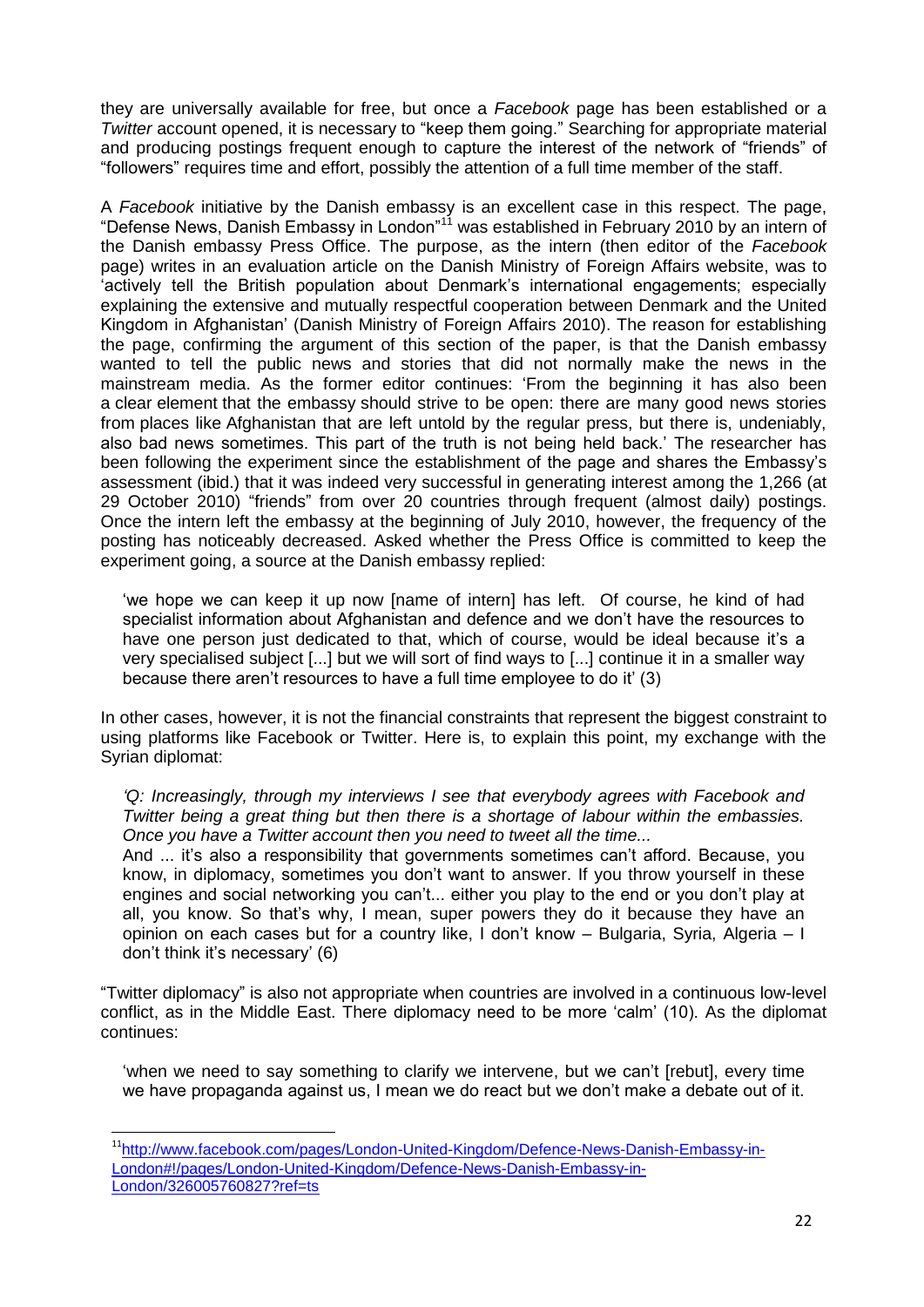This is the nature maybe of the culture, you know. I am not saying we don't respond. We do respond. But [...] if we do respond they come back... It will be like, you know, we are giving them a credit for their news [...] You cannot, day to day, [...] tackle issues that are not true [referring to divergent opinions about Middle Eastern politics]. You say your position and that's it. If someone needs to clarify they can come to us. I am not saying we're silent. I'm saying we're calm' (10-11)

Most of embassies whose country is on the left side of the chart tend to have a very basic website, especially India, Japan, Syria and Egypt. It is interesting to notice that it is the countries that gain less attention in the mainstream media that tend to develop alternative communication channels.

The German embassy has set up a *Facebook* page, "German Embassy London."<sup>12</sup> The page has 1,252 Friends (29 October 2010) and posts daily, sometimes even more frequently. It highlights news about German culture both in the UK and abroad. One of the postings close to the time of writing, "Shakespeare, Bitte!" (18 October 2010), is about a season of Shakespeare's plays performed in German in London's Globe theatre. It contains the link to a BBC report about the events.<sup>13</sup>

The website of the Brazilian embassy is the most sophisticated among those of the countries whose diplomats were interviewed.<sup>14</sup> It is well-organized and contains a range of sections. One of them "Brazil in the School" includes teaching materials about Brazil that help students in British schools learn about subjects that are part of the national curriculum and that are central concerns to the Brazilian domestic and foreign policy: the environment, globalization, the ruralurban divide for instance.<sup>15</sup> The website publicizes the many cultural events related to Brazil, especially art, music and film festivals, that take place in London.<sup>16</sup> There is also a link to a Twitter feed of the Brazilian Foreign ministry.<sup>17</sup>

As a result of budget cuts, the Swedish embassy at the moment does not have a press officer. Dealing with the press is a function that is currently placed on the side of other portfolios of the embassy staff ('usually someone at the political department will have responsibility for press issues'). The main communication channel to the wider public appears to be the embassy website.<sup>18</sup> The most important outreach activity, however, given the already mentioned general difficulty in attracting the attention of the mainstream media, is targeted networking through face-to-face contact at seminars and roundtables led by the Ambassador. As the Swedish diplomat puts it:

‗I think a lot of small and medium sized countries would feel in London [...] there's so much going on and [...] there's so much knowledge here and to be interesting as a foreigner, you know, you have to be quite specific, because everyone is here and everyone wants to be heard' (7).

‗you have to find areas where you are somehow, if not unique then very special, and something that fits into what's being discussed in the UK. It's difficult to come with something, 'Oh we have this great idea,' and I think you should be interested' [...], but if it fits in then you can make something out of it. Like if, like when they're discussing free schools in the UK then all of a sudden Sweden is interesting, because of that. Or, I mean before the crisis there was a lot of talk about, you know, sustainable building and climate

 $\overline{a}$ 

<sup>&</sup>lt;sup>12</sup> <http://www.facebook.com/pages/London-United-Kingdom/German-Embassy-London/77962463252>

<sup>13</sup> <http://www.bbc.co.uk/news/world-europe-11553359>

<sup>14</sup> <http://www.brazil.org.uk/>

<sup>15</sup> <http://www.brazil.org.uk/school/index.html>

<sup>16</sup> <http://www.brazil.org.uk/events/index.html>

<sup>17</sup> <http://twitter.com/mrebrasil>

<sup>18</sup> [http://www.swedenabroad.com/Start\\_\\_\\_\\_20308.aspx](http://www.swedenabroad.com/Start____20308.aspx)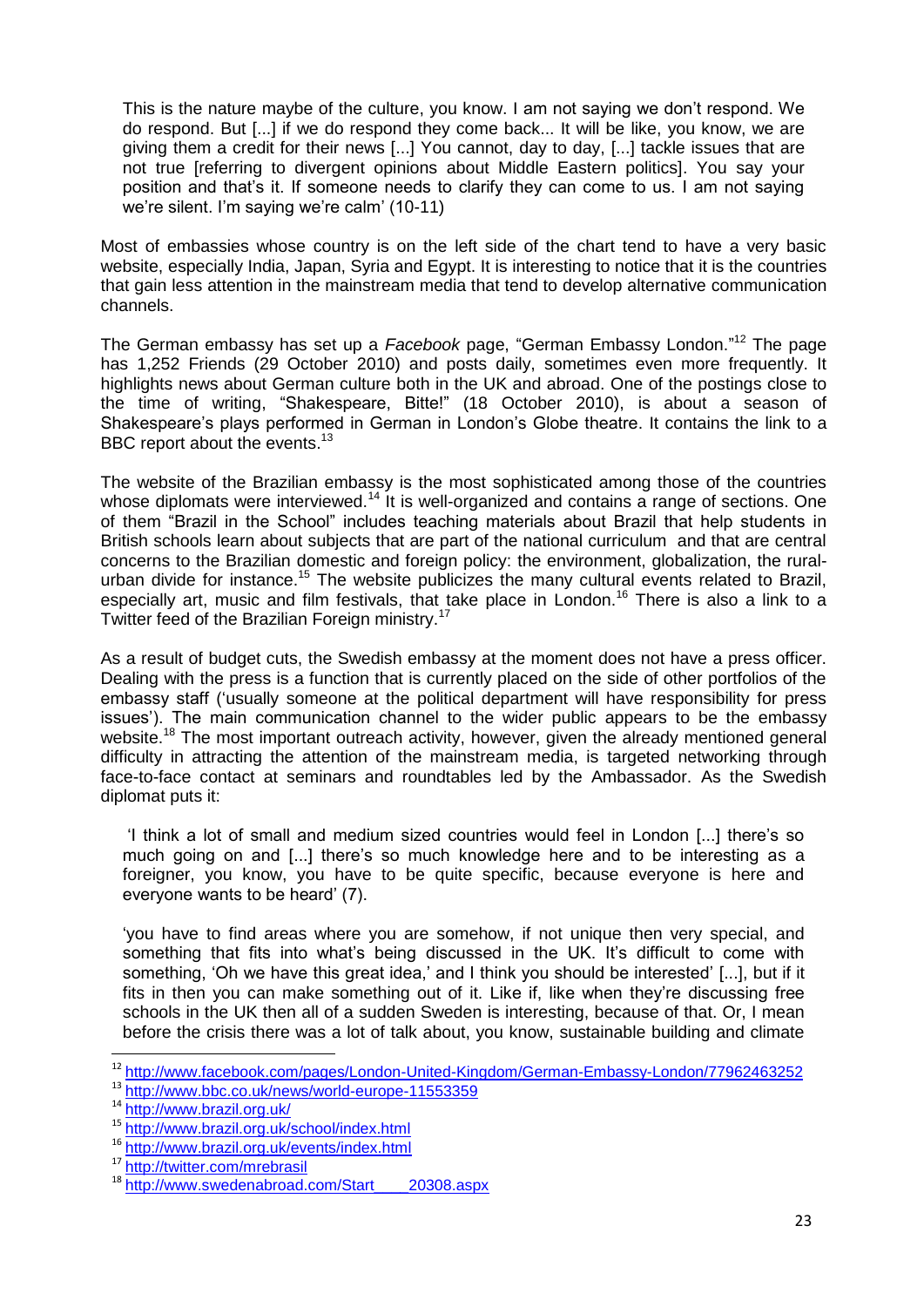change issues but specifically how to build not only houses but to save energy, but also build smaller societies [...], green cities, or, what do you call it, eco-cities [...]. And then there was interest in Sweden because we've come quite far when it comes to renewable energy and how to build well insulated house; things like that. So you have to sort of follow the discussion that goes on in the UK because they're not looking, you know, to Sweden for just like that. It has to fit into the discussion that goes on here' (8-9)

**'**you look for the right people to meet to create a follow up so to say and to try to kick start something', 'you have to be seen and you have to be, you know, you have to interact the whole time. The ambassador is out and about the whole time or having events in the residence and so it's about connecting the right people' (9).

This is a very similar kind of outreach activity as the one described by John Shaw (2007) *The Ambassador: Inside the Life of Working Diplomat*, a book about Jan Eliasson, former Swedish Ambassador in Washington DC.

The Greek embassy has recently started two Facebook pages: "Greek Network" and "A Pint of Greece" (6).  $19$  The two pages target two different, although not necessarily distinct, audiences. "A Pint of Greece," as the page states, 'aims to be a meeting place to facilitate people who are about to visit Greece, who have visited Greece in the past or live or have lived there.' The ―Greek Network‖ ‗aims at creating a wide network and keeping it informed on the latest developments regarding Greece.' Although the initiative responds to an official briefing—further promoting tourism—the idea of using *Facebook* came from within the Press Office at the embassy.

Both the Greek and Danish *Facebook* pages particularly demonstrate the entrepreneurship of the diplomats. In both cases the initiatives were developed as part of the vision of almost single individuals, without backing in terms of an explicit communication strategy from their home governments. The Greek example also suggests how this local change might turn, over time, into an official policy.

‗We have about forty one press offices abroad. We are the first that we did that and, after a few days it was, our office in Washington that also started the social media activities. So it's us and Washington in the USA that started social media pages and I also communicate with some of my colleagues and I encourage them to start also their own pages on *Facebook*' (8)

It is not unreasonable to hypothesize that the fact that the Greek embassy in Washington followed in using *Facebook* and other offices (if appropriate in their respective information environment) might do the same, could place pressure on the Greek Foreign Ministry to develop an explicit social media strategy.

The outlier countries in the chart are the US and Malta. The US relies on resources that, although not unlimited, are superior to those of other nations. The fact of being a superpower gives the country a structural advantage that places it in a completely different league than all other countries considered. This appears to grant US diplomats more frequent and higher-level access to British government officials. The US receives higher coverage across the media spectrum. It could be argued that the country would receive media attention without any

<sup>&</sup>lt;sup>19</sup>"Greek <sup>19</sup>"Greek [http://en](http://en-gb.facebook.com/posted.php?id=138645546150308&share_id=153977361279035&comments=1)[gb.facebook.com/posted.php?id=138645546150308&share\\_id=153977361279035&comments=1;](http://en-gb.facebook.com/posted.php?id=138645546150308&share_id=153977361279035&comments=1) ―A Pint of Greece": [http://www.facebook.com/pages/London-United-Kingdom/Greek-](http://www.facebook.com/pages/London-United-Kingdom/Greek-Network/110946355616226?__a=8&)Network/110946355616226? a=8&. The pages had respectively 264 and 70 Friends close the time when the interviews were conducted (19 August 2010). They have currently 890 and 166 (29 October 2010) respectively.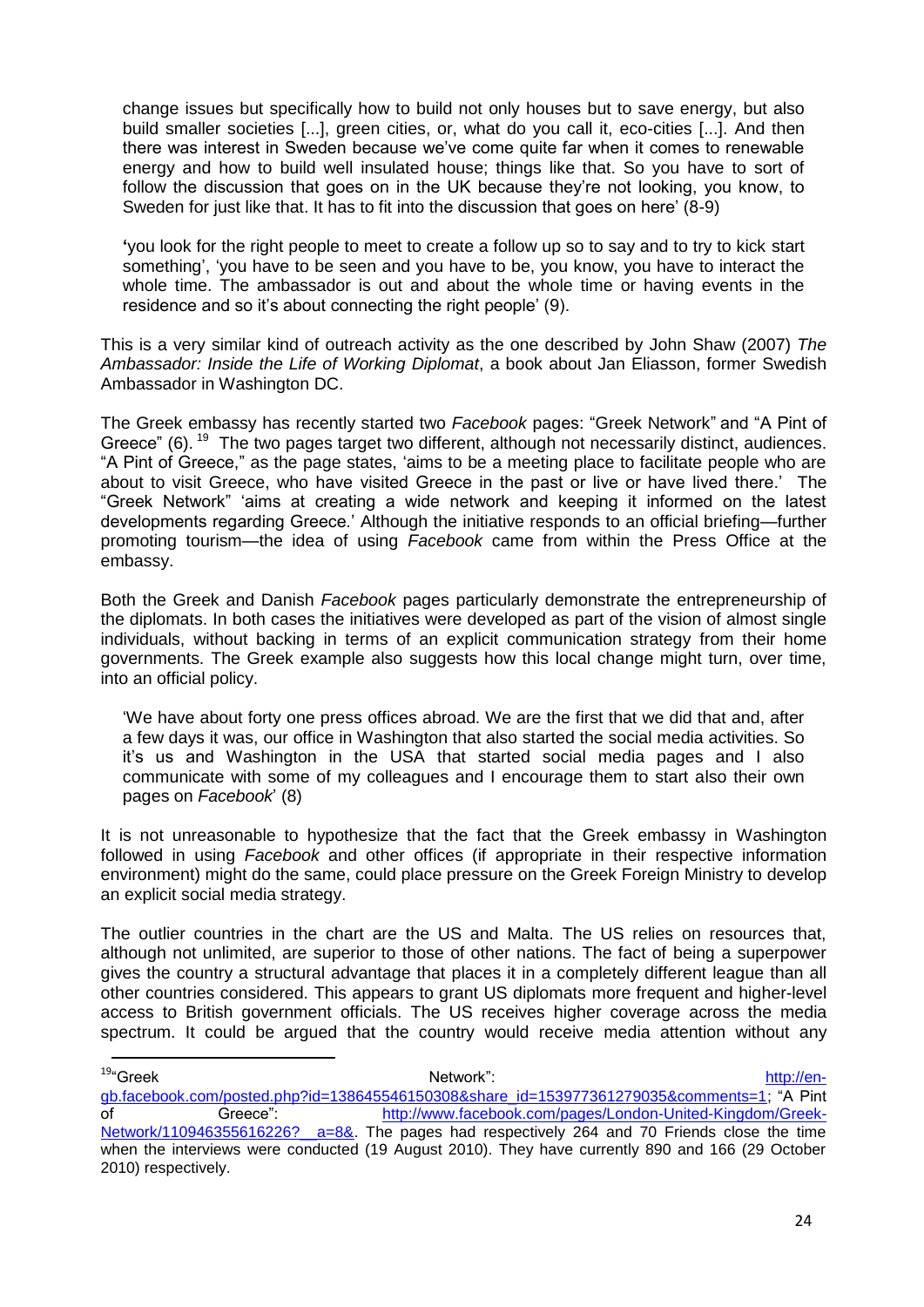outreach communication effort due to the newsworthiness of its policies, particularly its power to affect worldwide politics. The US embassy, however, in addition to the attention in the mainstream media, also uses alternative communication channels. Their considerable development is indicated by the high position on the horizontal axis (right hand side) of the chart. The US embassy in London, more specifically, has a Facebook page ("U.S. Embassy London," 3,518 Friends on 29 October 2010)<sup>20</sup> and a *YouTube* channel.<sup>21</sup> The US does not have to balance, as it appears to be the case with other countries, the achievement of minimum levels of attention in the public domain with budget constraints. The establishment of a *Facebook* page is not a tool to compensate the lack of attention in mainstream media. Nonetheless the question can be raised whether the US is still under some form of constraint and whether it is precisely its superpower status that places a pressure on the country to adopt the latest technologies and showing some sort of innovation in its diplomatic practices.

Malta is, in many respects, another extreme case. The coverage of the country, despite being a Commonwealth member, is very limited. A Maltese source confirms this by saying that the ―clippings‖ service of the embassy has been cut because the press could be easily monitored by the single diplomats: ‗The truth is, if you search in *Google* and [add] the date it will give you all the clippings of today and there'd be very few' (11). The external communication through technological platforms is limited by the fact that the embassy website cannot be accessed but through the Malta foreign ministry.<sup>22</sup> This page, by the way, cannot be found easily. While all other embassies' websites can be found by Googling the searchwords "[country] embassy London," entering "Malta embassy London" does not lead to the official page). In addition the embassy cannot update its own web content. All communications go through the Maltese foreign ministry. Embassy staff, including the High Commissioner and his deputy, cannot access some media pages (like *The Sun* online or *Facebook*). A *Facebook* page for the Maltese community in the UK exists ("Maltesers in London")<sup>23</sup> and has been used by the embassy for the promotion of cultural events, although almost on a personal basis as it had to be accessed from home (7). The page introduces itself with the words: 'If you are Maltese and live or visit the UK often then please join us and invite your friends too. Let's bring Malta to London.' The page had 517 Friends on 20 October 2010. It must be said that, despite the extremely small size of the country, this is a seventh of the "friends" of the US embassy *Facebook* page.

The lack of investment in the outreach activities are perhaps explained by the very small scale of the country and its limited weight in international relations. A Maltese diplomat, in this respect, said that politically 'all decisions are taken in Brussels' (9), diplomacy is mainly 'trade and trying to increase the economic activity between various countries' (1). The diplomatic activity of the Maltese embassy is therefore targeted to tackling legal and financial issues related to trade: the organization of seminars with local stakeholders and financial correspondents, meetings with company representatives who can contribute to the economic development of Malta, particularly its manufacturing sector. The source mentions, for example, the organization of a conference with the *Financial Times* in October 2010 on the topic of the shipping and aviation register (3), an extremely important issue for the Maltese government. The relevance of the networking within the corporate world was once more emphasized when the researcher, upon arrival at the Maltese embassy, was asked from which "company" she was from.

# **Conclusions**

**.** 

The analysis of the impact of communication technologies on the practice of foreign diplomats in London, as well as the appropriation of different technologies and platforms to achieve their

<sup>&</sup>lt;sup>20</sup>[http://www.facebook.com/pages/London-United-Kingdom/Defence-News-Danish-Embassy-in-](http://www.facebook.com/pages/London-United-Kingdom/Defence-News-Danish-Embassy-in-London#!/uk.usembassy?ref=ts)[London#!/uk.usembassy?ref=ts](http://www.facebook.com/pages/London-United-Kingdom/Defence-News-Danish-Embassy-in-London#!/uk.usembassy?ref=ts)

<sup>&</sup>lt;sup>21</sup> <http://www.youtube.com/usembassylondon>

<sup>&</sup>lt;sup>22</sup> http://www.<u>foreign.gov.mt/Default.aspx?MDIS=403</u>

<sup>&</sup>lt;sup>23</sup>[http://www.facebook.com/pages/London-United-Kingdom/Defence-News-Danish-Embassy-in-](http://www.facebook.com/pages/London-United-Kingdom/Defence-News-Danish-Embassy-in-London#!/group.php?gid=4126194758&v=wall&ref=ts)[London#!/group.php?gid=4126194758&v=wall&ref=ts](http://www.facebook.com/pages/London-United-Kingdom/Defence-News-Danish-Embassy-in-London#!/group.php?gid=4126194758&v=wall&ref=ts)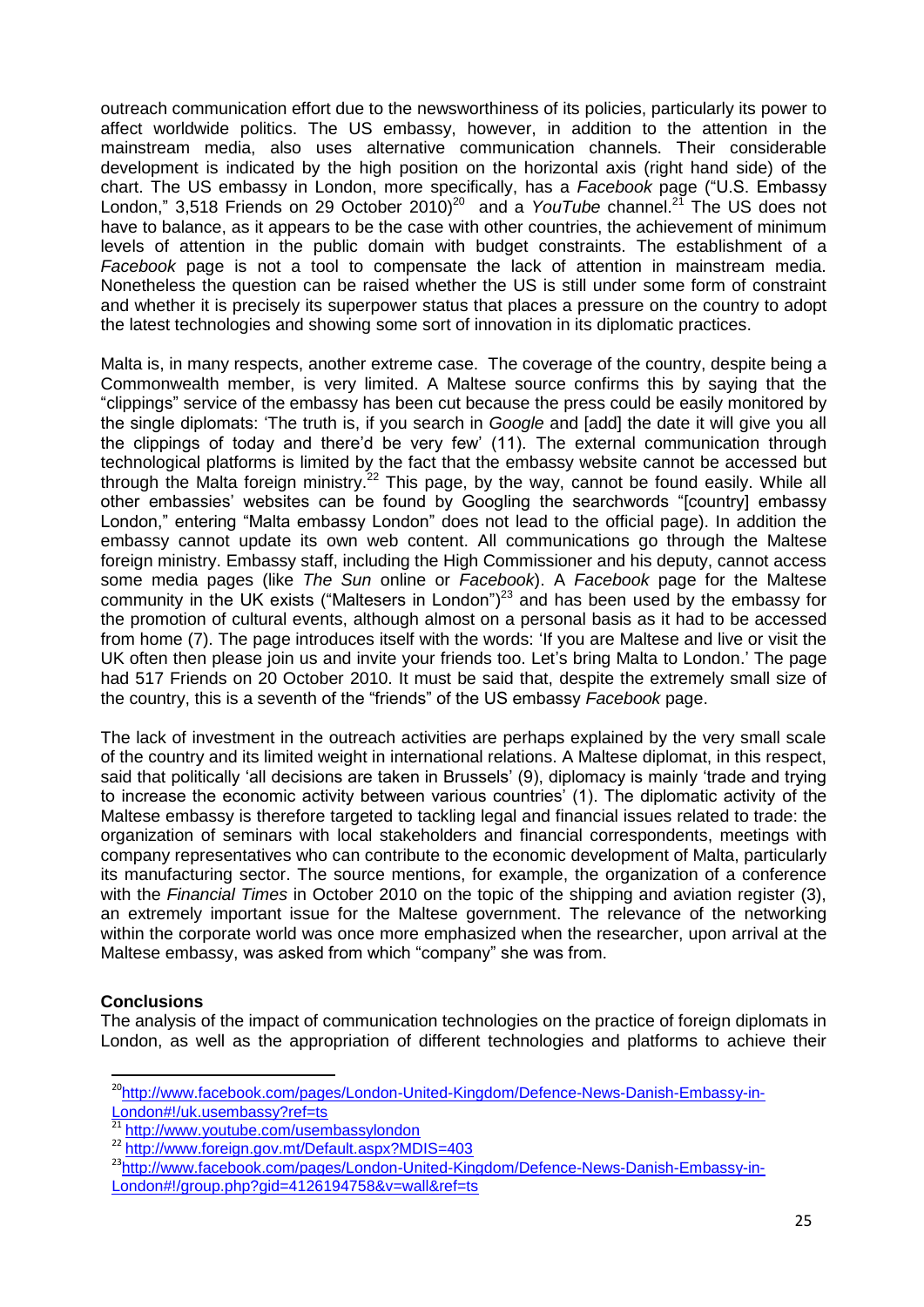respective objectives within the British capital's information environment has obvious limitations. It was exploratory, limited in scope, and confined to one diplomatic hub.

The observations about the multitude of nuances that characterize the way diplomatic practices are both constrained and enabled by technologies and the way in which different communication strategies are selectively pursued within these boundaries of opportunity to target relevant audiences, however, do question the validity of the assumptions on which most of the current research on the relationship between diplomacy and the media is based. Current literature, in fact, assumes that communication processes are far more homogenous, linear, and disarmingly simple than they are in reality. In addition to this, research cannot explain change of diplomatic practices across specific political, social, and media environments.

The study presented in this paper shows that there is no one-size-fits-all when it comes to identifying an effective communication strategy in diplomacy, whether it is in its narrow sense of official negotiation or understood as public diplomacy. It is all very well to say that *Facebook* and *Twitter* are useful tools in supporting a new kind of public diplomacy characterized by a dialogue with foreign audiences. And indeed these platforms—in the right conditions, when used by certain actors in specific environments—will support the achievement of such a result. The outcome, however, cannot be a simple extrapolation from the characteristics of a medium. It is, instead, a social product shaped by the contingent interplay of structural factors and the initiatives of social agents. The structural aspects as they emerged in the case study, are a combination of: the countries' positions within the international system, which affects also the level of newsworthiness of a country in the mainstream media national news; the host country's prevailing journalistic culture (oriented towards balance and objectivity in Britain), which leads to the circulation of good quality reliable and accurate information; limited human and financial resources; even the physical characteristics of a capital. For example, among the rest, the fact that most of diplomats tend to live outside London due to the high living costs leads to more commuting, therefore less time that can be spent networking at receptions. The social agents are diplomats, local officials, local and international audiences who interact with each other both face-to-face and virtually. All these actors use technologies to pursue their own agendas within the structure of opportunities and constraints of the specific environment in which they operate. Every single actor occupies a different position within the social space.

In order to fully understand these overlapping social geometries it is necessary to combine the insights of different fields of study: Political Communication, International Relations, Communication and Journalism studies. It is also necessary to gain a better view of the microinteractions of the social actors: diplomats, officials, journalists and audiences with whom embassies and governments aim to communicate. Examining these actors' actual practices involves the greater use of ethnographic methods. In order to become sensitive to the variation of practices and the cause of such variation international comparative research designs are also needed. As most of the research is conducted by scholars based in the US (and few other Western countries), and as an increasing number of actors characterizes the domain of International Relations in the  $21<sup>st</sup>$  century we also urgently need to engage with the question: how does this all look from the perspective of the other at least 150+ nations?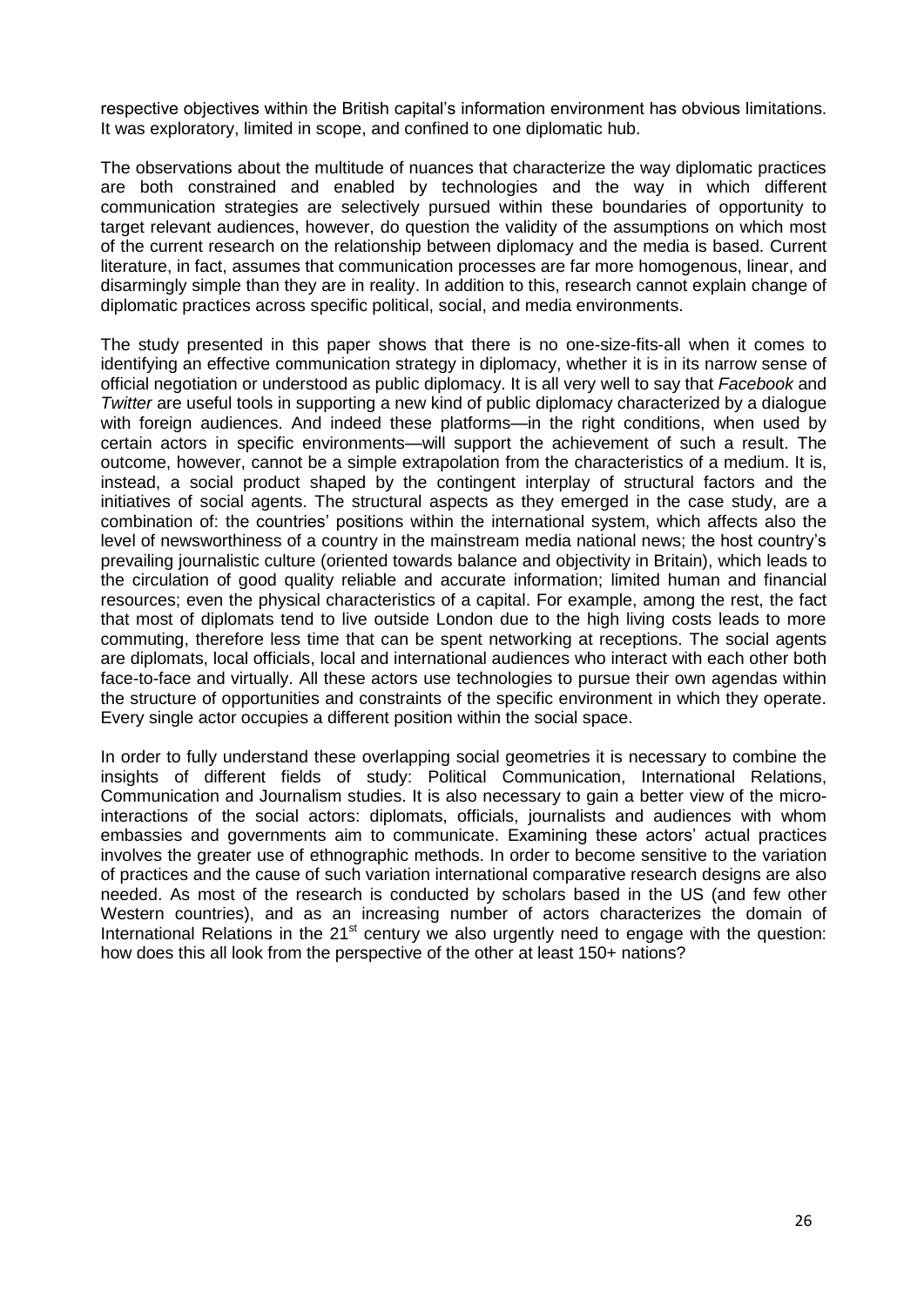# **Bibliography**

- Archetti, Cristina (2010) *Explaining News: National Politics and Journalistic Cultures in Global Context* (New York: Palgrave).
- Brown, Sheryl J. and Margarita S. Studemeister (2001) "Virtual Diplomacy: Rethinking Foreign Policy Practice in the Information Age," *Information and Security* 7: 28-44.

Carter, Patrick (2005) *Public Diplomacy Review* (London: Foreign and Commonwealth Office).

- Cull, Nicholas (2006) "Public Diplomacy before Gullion: The Evolution of a Phrase," Public Diplomacy Blog, 18 April, USC Center on Public Diplomacy, available at [http://uscpublicdiplomacy.org/pdfs/gullion.pdf.](http://uscpublicdiplomacy.org/pdfs/gullion.pdf)
- Davison, W. P. (1974) <sup>"</sup>News Media and International Negotiation," Public Opinion Quarterly, 38 (2): 174-191
- Fong, Ben (2010). "Didn't You Get the Memo?": Changing Discourses of Diplomacy in the Age of Information,‖ *International Affairs Review* 28(3), available at: [http://www.iar](http://www.iar-gwu.org/node/143)[gwu.org/node/143.](http://www.iar-gwu.org/node/143)
- Giddens, Anthony (1984) *The Constitution of Society: Outline of the Theory of Structuration* (Cambridge: Polity Press).
- Corman, R. Steven (2009) "What Power Needs to be Smart." Paper presented at the Digital Media and Security Workshop, University of Warwick, 21 May.
- Danish Ministry of Foreign Affairs (2010), "In It Together: Embassy Internet Initiative Invites User and Activity", the available available at: [http://www.amblondon.um.dk/en/menu/TheEmbassy/DefenceSection/Defence+News/InItToget](http://www.amblondon.um.dk/en/menu/TheEmbassy/DefenceSection/Defence+News/InItTogether.htm)

[her.htm\)](http://www.amblondon.um.dk/en/menu/TheEmbassy/DefenceSection/Defence+News/InItTogether.htm)

- Deibert, Ronald J. (1997) *Parchment , Printing and Hypermedia: Communication in World Order Transformation* (New York: Columbia University Press).
- Gilboa, Eytan (2002) "Media Diplomacy in the Arab-Israeli Conflict," in E. Gilboa (Ed.), Media *and Conflict: Framing Issues, Making Policy, Shaping Opinions (*Ardsley, NY: Transnational Publishers), 193-211.
- Gilboa, Eytan (2000) "Mass Communication and Diplomacy: A Theoretical Framework," *Communication Theory* 10(3): 275-309.
- Gilboa, Eytan (2001) "Diplomacy in the Media Age: Three Models of Uses and Effects," *Diplomacy and Statecraft* 12(2): 1-28.
- GIIboa, Eytan (1998) "Media Diplomacy: Conceptual divergence and Applications," The Harvard *Journal of Press Politics* 3(3): 56-75.
- Glassman, James K. (2008) "Public Diplomacy 2.0," Speech delivered at the New American Foundation, Washington DC, 12 December, available at: <http://www.youtube.com/watch?v=X3NU4d81Ps4>
- Grant, Richard (2005) "The Democratization of Diplomacy: Negotiating with the Internet" (Clingendael: The Netherlands Institute of International Relations Clingendael), available at: [http://www.clingendael.nl/publications/2005/20050900\\_cli\\_paper\\_dip\\_issue100.pdf](http://www.clingendael.nl/publications/2005/20050900_cli_paper_dip_issue100.pdf)
- Karl, Patricia A. (1982) "Media Diplomacy," Proceedings of the Academy of Political Science 34(4): 143-152.
- Hamilton, Keith and Richard Langhorne (1995) *The Practice of diplomacy: Its Evolution, Theory and Administration* (London: Routledge).

Hay, Colin (2002) *Political Analysis: A Critical Introduction* (Basingstoke: Palgrave).

- Hölsti, K. J. (1998) "The Problem of Change in International Relations," Working Paper 26 (The University of British Columbia: Institute of International Relations), available at: [http://kms1.isn.ethz.ch/serviceengine/Files/ISN/46511/ipublicationdocument\\_singledocument/3](http://kms1.isn.ethz.ch/serviceengine/Files/ISN/46511/ipublicationdocument_singledocument/364804fb-315b-4a2a-94dc-2881f968bc33/en/WP26.pdf) [64804fb-315b-4a2a-94dc-2881f968bc33/en/WP26.pdf.](http://kms1.isn.ethz.ch/serviceengine/Files/ISN/46511/ipublicationdocument_singledocument/364804fb-315b-4a2a-94dc-2881f968bc33/en/WP26.pdf)
- Jönson, Christer and Martin Hall (2003) "Communication: An Essential Aspect of Diplomacy," *International Studies Perspectives* 4(2): 195-210.
- Keck, Margaret E. and Kathryn, Sikkink (1998) *Activists Beyond Borders: Advocacy Networks in International Politics* (Ithaca, NY: Cornell University Press)
- Livingston, Steven (1997) "Clarifying the CNN Effect: An Examination of Media Effects According to Type of Intervention." Research Paper R-18. The Joan Shorenstein Center,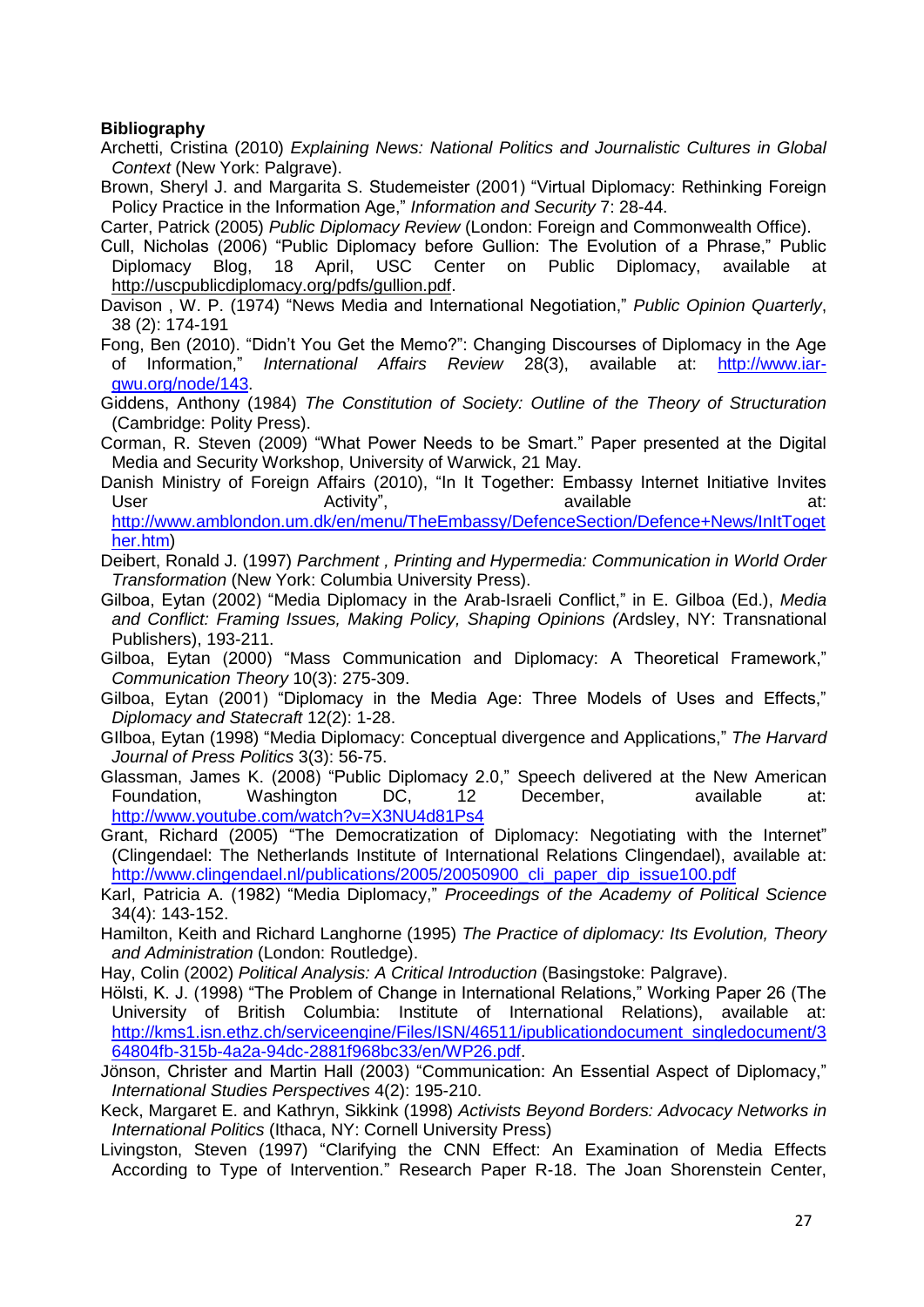Press-Politics. Available at:

[http://www.hks.harvard.edu/presspol/publications/papers/research\\_papers/r18\\_livingston.pdf](http://www.hks.harvard.edu/presspol/publications/papers/research_papers/r18_livingston.pdf) Melissen (ed.) (2005) *The New Public Diplomacy: Soft Power in International Relations* (Basingstoke: Palgrave).

- Potter, Evans H. (ed.) (2002) *Cyber-Diplomacy: Managing Foreign Policy in the Twenty-First Century (*London: McGill-Queen's University Press).
- Naveh, Chanah (2002) The Role of the Media in Foreign Policy Decision-Making: A Theoretical Framework,‖ *Conflict and Communication Online* 1(2), available at: [http://www.cco.regener](http://www.cco.regener-online.de/2002_2/pdf_2002_2/naveh.pdf)[online.de/2002\\_2/pdf\\_2002\\_2/naveh.pdf.](http://www.cco.regener-online.de/2002_2/pdf_2002_2/naveh.pdf)
- Neumann, Johanna (1996) "The Media's Impact on International Affairs, Then and Now," SAIS *Review* 16(1): 109-123.

Nicolson, Harold (1939) *Diplomacy* (London: Thornton Butterworth).

- Nicolson, Harold (1954) *The Evolution of the Diplomatic Method* (London: Constable).
- Robinson, Piers (2002) *The CNN Effect: The Myth of News Media, Foreign Policy and Intervention* (London: Routledge).
- Ross, Carne (2009) "It's Time to Scrap Ambassadors and Their Embassies," *Europe's World*, Spring issue, available available at the strategy and at the set of the set of the set of the set of the set o [http://www.europesworld.org/NewEnglish/Home/Article/tabid/191/ArticleType/ArticleView/Articl](http://www.europesworld.org/NewEnglish/Home/Article/tabid/191/ArticleType/ArticleView/ArticleID/21346/language/en-US/Itstimetoscrapambassadorsandtheirembassies.aspx)

[eID/21346/language/en-US/Itstimetoscrapambassadorsandtheirembassies.aspx.](http://www.europesworld.org/NewEnglish/Home/Article/tabid/191/ArticleType/ArticleView/ArticleID/21346/language/en-US/Itstimetoscrapambassadorsandtheirembassies.aspx)

- Seib, Philip (1996) *Headline Diplomacy: How News Coverage Affects Foreign Policy* (London: Praeger).
- Smith, Gordon S. (2000) "Reinventing Diplomacy: A Virtual Necessity," United States Institute of Peace Virtual Diplomacy Report (Washington, DC: USIP).
- Strobel, Warren P. (1997) *Late-Breaking Foreign Policy: The News Media"s Influence on Peace Operations* (Washington, DC: United States Institute of Peace Press).
- UN (1961) "Vienna Convention of Diplomatic Relations (Vienna: United Nations), available at: [http://www.unog.ch/80256EDD006B8954/\(httpAssets\)/7F83006DA90AAE7FC1256F260034B8](http://www.unog.ch/80256EDD006B8954/(httpAssets)/7F83006DA90AAE7FC1256F260034B806/$file/Vienna%20Convention%20(1961)%20-%20E.pdf) [06/\\$file/Vienna%20Convention%20\(1961\)%20-%20E.pdf.](http://www.unog.ch/80256EDD006B8954/(httpAssets)/7F83006DA90AAE7FC1256F260034B806/$file/Vienna%20Convention%20(1961)%20-%20E.pdf)